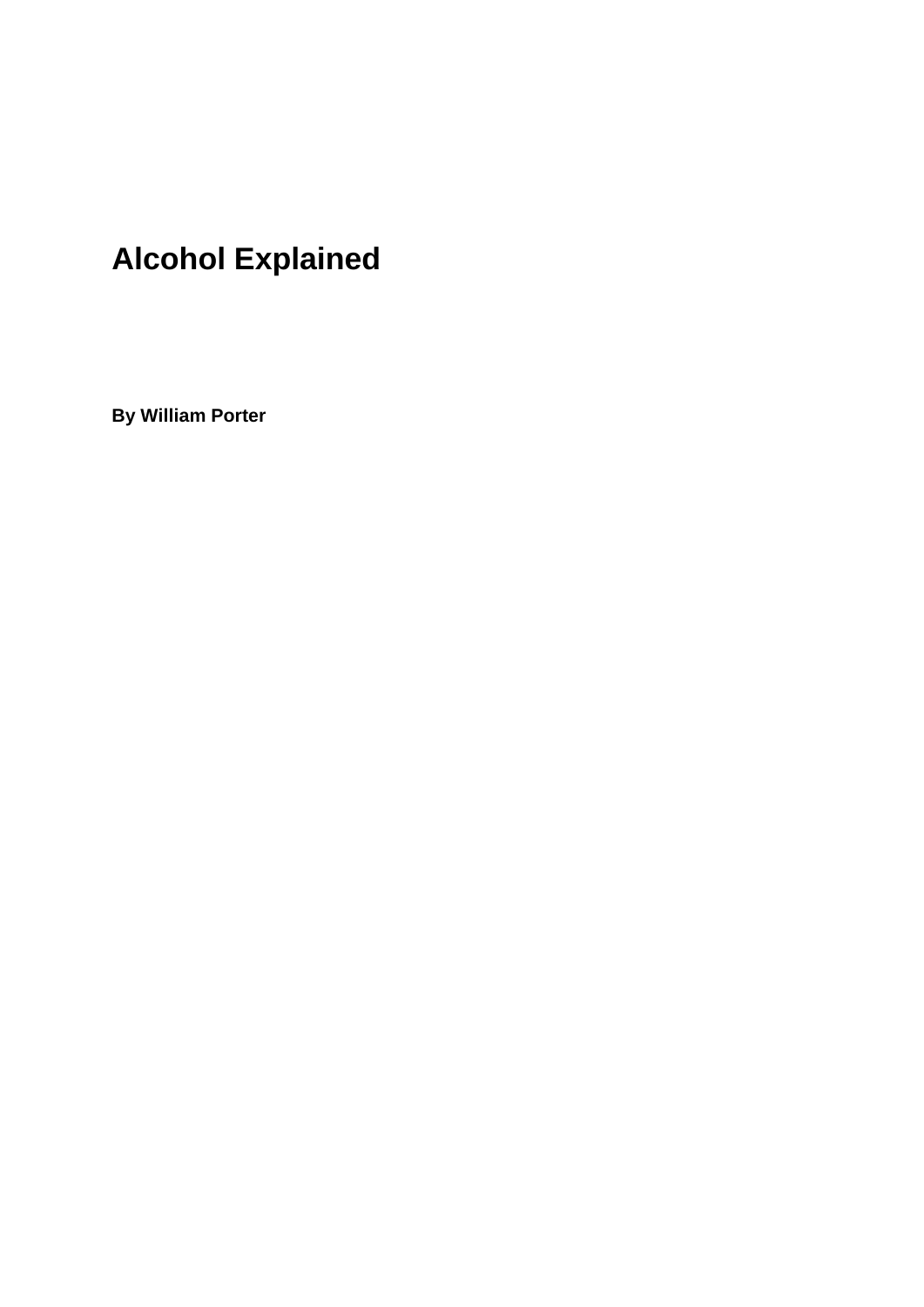For my wife.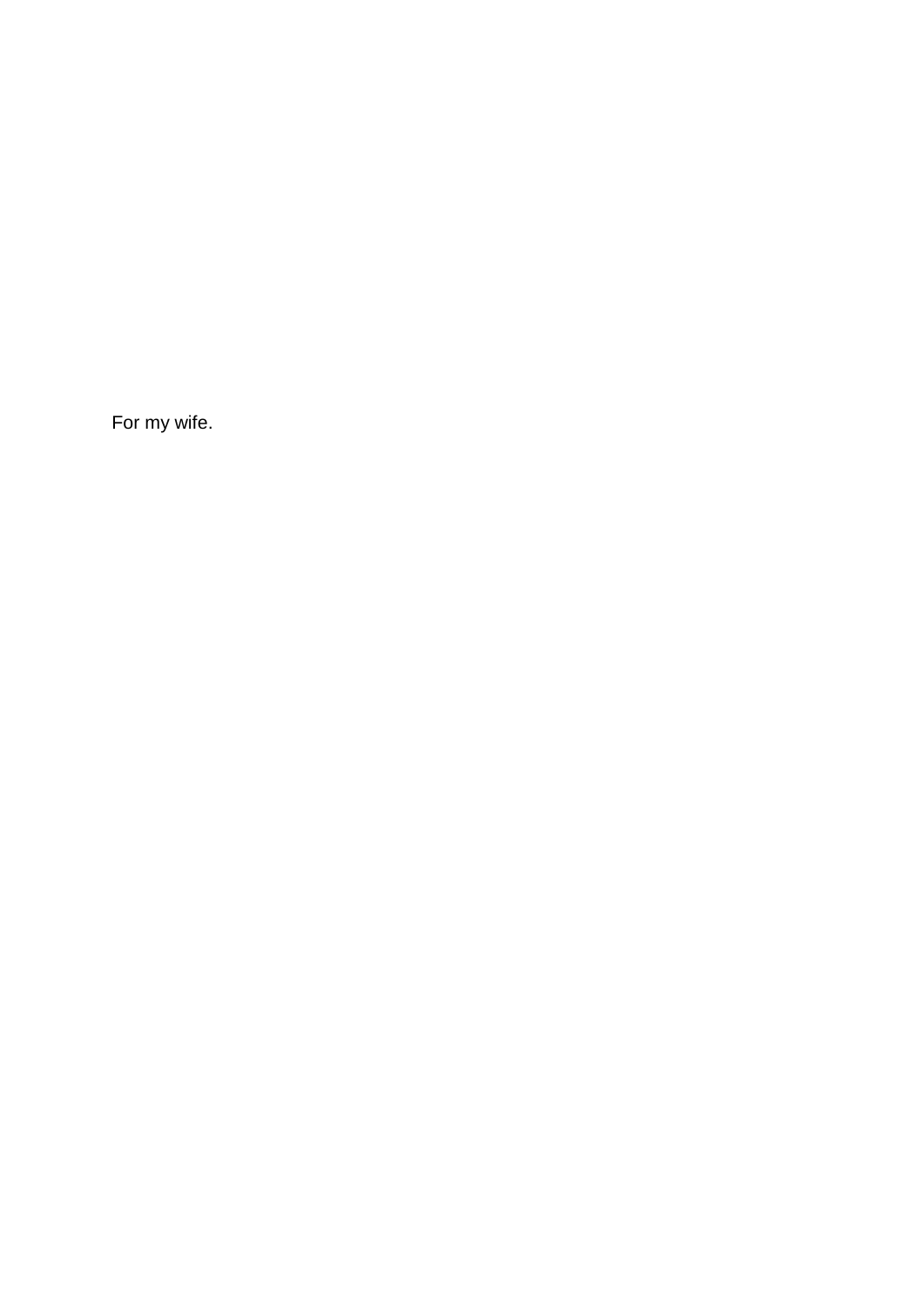## **Contents**

| 1. |                                                                                          |
|----|------------------------------------------------------------------------------------------|
| 2. |                                                                                          |
| 3. |                                                                                          |
| 4. |                                                                                          |
| 5. |                                                                                          |
| 6. |                                                                                          |
| 7. |                                                                                          |
| 8. |                                                                                          |
| 9. |                                                                                          |
|    |                                                                                          |
|    |                                                                                          |
|    |                                                                                          |
|    |                                                                                          |
|    |                                                                                          |
|    |                                                                                          |
|    |                                                                                          |
|    |                                                                                          |
|    |                                                                                          |
|    |                                                                                          |
|    |                                                                                          |
|    |                                                                                          |
|    |                                                                                          |
|    |                                                                                          |
|    |                                                                                          |
|    |                                                                                          |
|    |                                                                                          |
|    |                                                                                          |
|    |                                                                                          |
|    |                                                                                          |
|    |                                                                                          |
|    | 31. A Better Way of Stopping - The Subconscious Triggers, the Spiral of Craving, and the |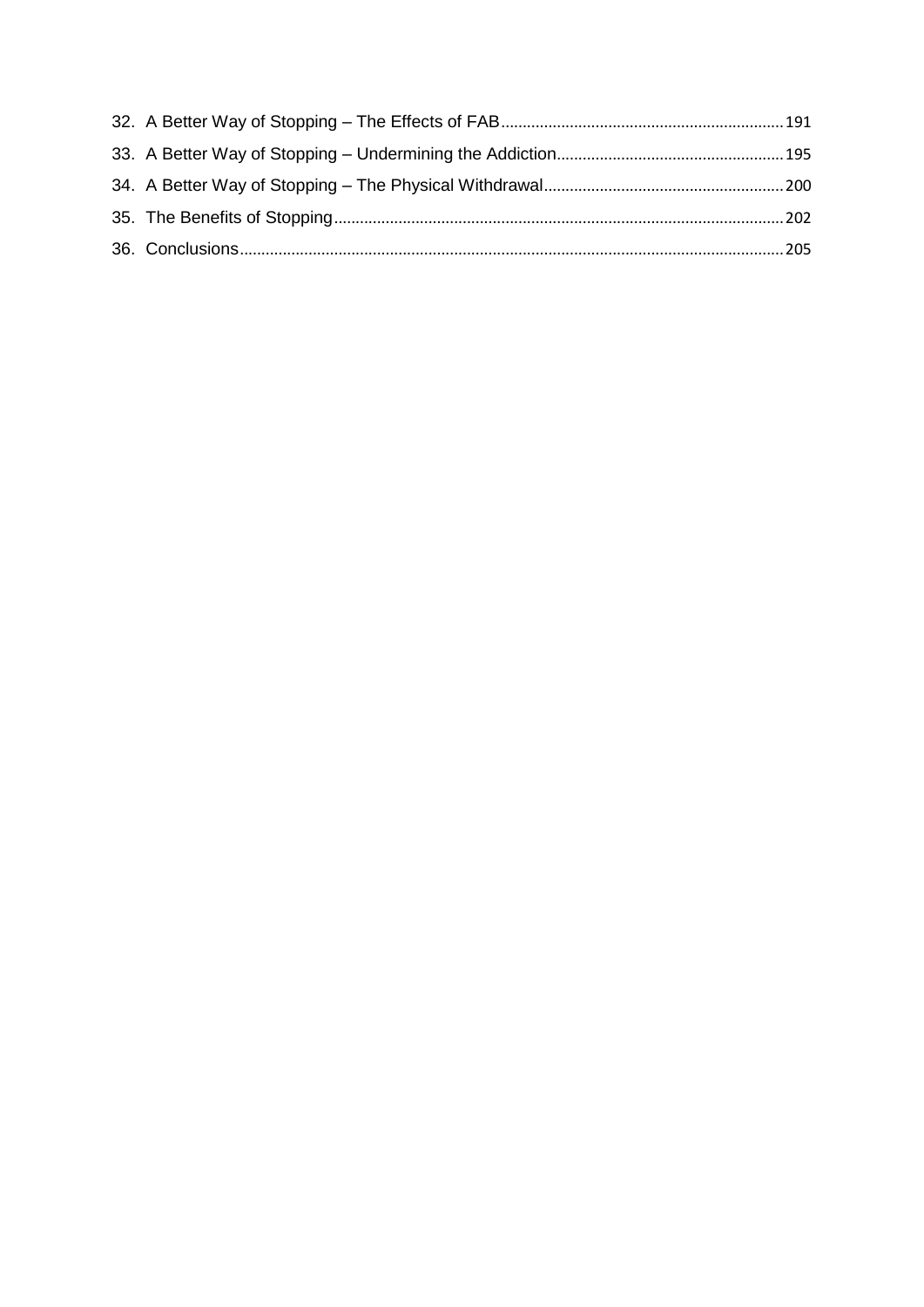#### <span id="page-4-0"></span>**1. Introduction**

Most riddles we face in life are like jigsaw puzzles with missing pieces. We try to put together the pieces we have as best we can, then we guess at the missing pieces to try to understand the overall picture. With alcohol consumption and alcoholism we almost have the opposite problem. We have too many pieces. It's like a puzzle of a hundred pieces, but when you open the box you find there are ten thousand pieces in there. There is so much information out there on alcohol, alcoholism and addiction, but what are the actual key parts that we need to understand why so many people drink, and why some find it so difficult to stop?

In fact it gets even more complicated than that because some of those hundred pieces we need aren't even in the box, but are in other boxes for other puzzles.

Alcohol consumption and alcoholism is made up of the chemical, physical, physiological, and psychological effects that alcohol has on human beings, and the accumulative impact of these effects. I myself spent 25 years of my life drinking, however I have always been curious and have always sought practical answers to understand anything that takes my interest. Throughout my drinking life (and even since I have stopped drinking) I would research and seek to understand any particular aspects of the effects of alcohol that became apparent to me. So when I was in my early twenties and found that on the nights I drank I would wake up in the middle of the night and be unable to get back to sleep, I researched the impact alcohol has on sleep. Over the years I continued to think about and analyse my drinking. I had no thoughts of writing about the subject, I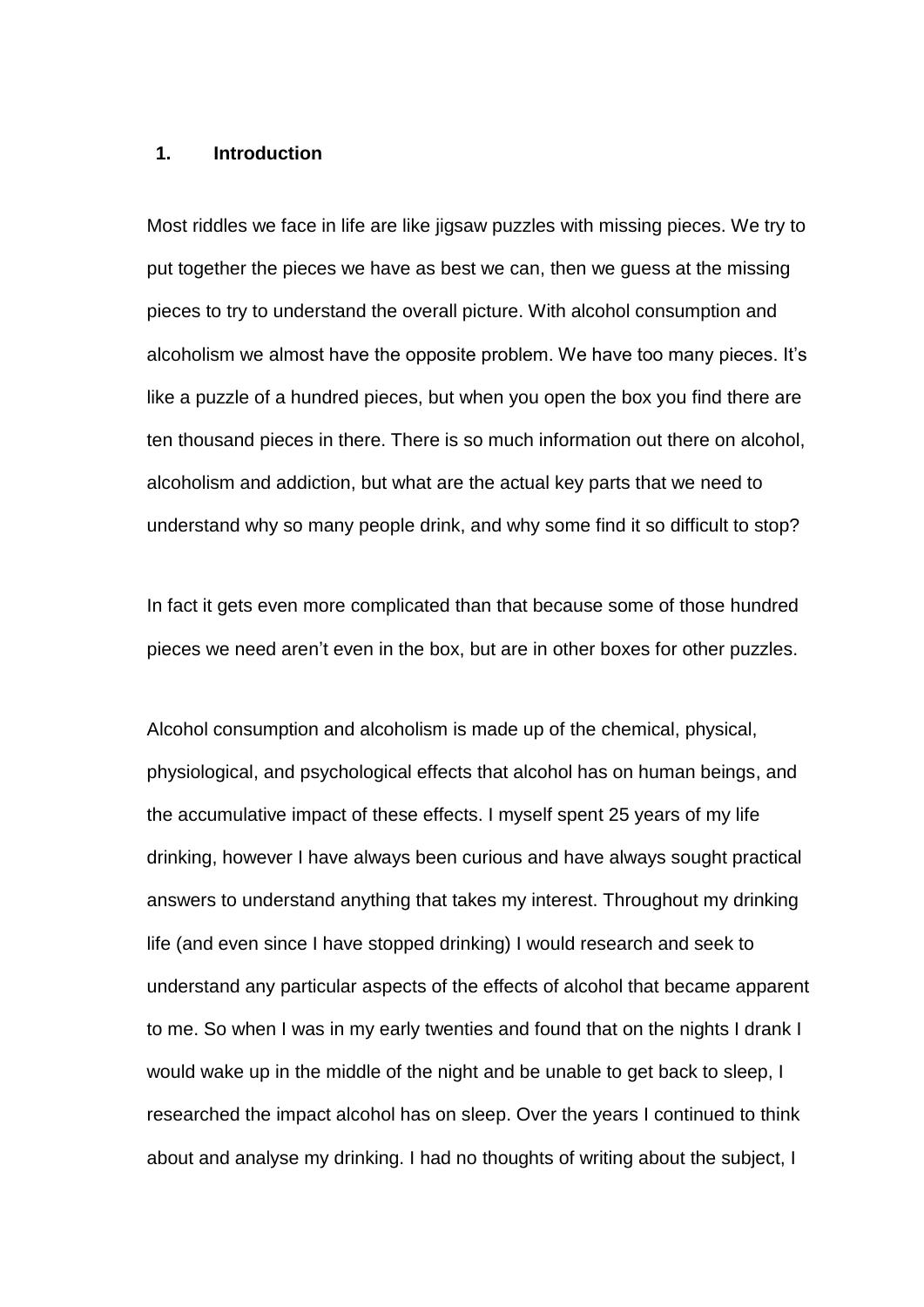just took an interest in it and looked to understand it, and as alcohol took more and more of a grip on me, so I spent more and more time trying to understand it. I did this from both my own research and by analysing my own experiences.

As things became increasingly desperate I turned to Alcoholics Anonymous thinking it would to further the understanding I was looking for. Unfortunately it didn't. Alcoholics Anonymous is essentially a spiritual programme. It is based on the premise that God will provide the solution. This is fine if you are looking for a spiritual answer, but I wasn't. I wanted a logical and scientific answer. If God, in whatever shape or form he or she may exist, lets innocent children die from painful and degrading deaths, why on earth should he save me, a middle-aged city lawyer, from his own greed for alcohol? I am not debating the existence of God; I just struggled to understand why he or she would get so directly involved in this area and not others. If God does exist then it seems to me that rather than solve our problems for us, he or she instead provides us with the potential for great intelligence, understanding, wisdom, and compassion. It is then left up to us to use these to solve our own problems.

What I could never accept, from the very beginning, was that there is an irrational, collective insanity that is alcoholism; that it is impossible to provide some form of rationalisation for it, on whatever level; that it is impossible to understand the reasons that the alcoholic reaches for each and every drink. Some people think they just become obsessive with things, and alcohol just happens to be the object of their obsession. But if this is the case why aren't there a similar number of people obsessed with drinking water or juice? There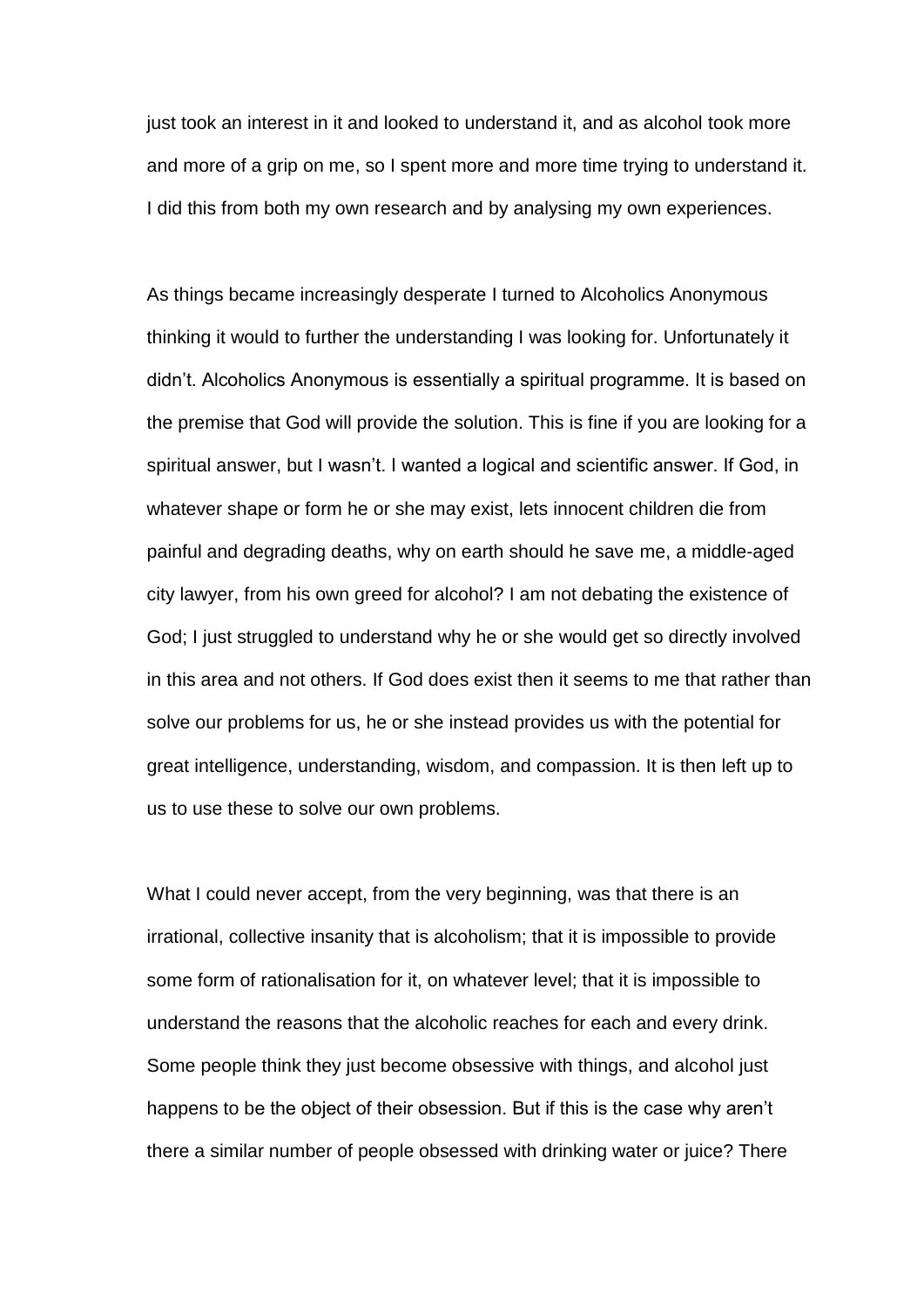are an estimated 17.6 million in the US alone with alcohol dependency. Why isn't there a similar number of people drinking too much water? You may think it is because drinking too much water isn't bad for you. In fact it is, hyponatremia is a condition caused by drinking too much water and it can be fatal. Why is it alcohol specifically that so many people seem to become obsessed with?

One thing that became apparent to me from listening to drinkers, both problem and 'normal', was that I wasn't unique in wanting to understand the phenomenon, and more importantly I began to realise that the knowledge and understanding I had could help others. This is why Alcohol Explained exists. Its purpose is to provide an understanding of alcohol consumption, alcoholism and addiction generally, and to provide a practical solution for those wanting to quit. It is my conclusions based on my research and my own observations of my own drinking.

For those who are reading this book out of interest there is no reason to read further in this chapter; you can proceed straight to Chapter 2. However, for those who are intending to stop drinking, for those who consider they may have a problem, or for those who are considering the possibility of either stopping or cutting down with the help of this book, there are a few tips worth giving at this stage to ensure you get the best you can out of this book.

Firstly, if you are still drinking there is no need to stop before reading this book. There are some caveats to this. The key to this book is the information it provides. It will only be of benefit to you if you can understand and absorb this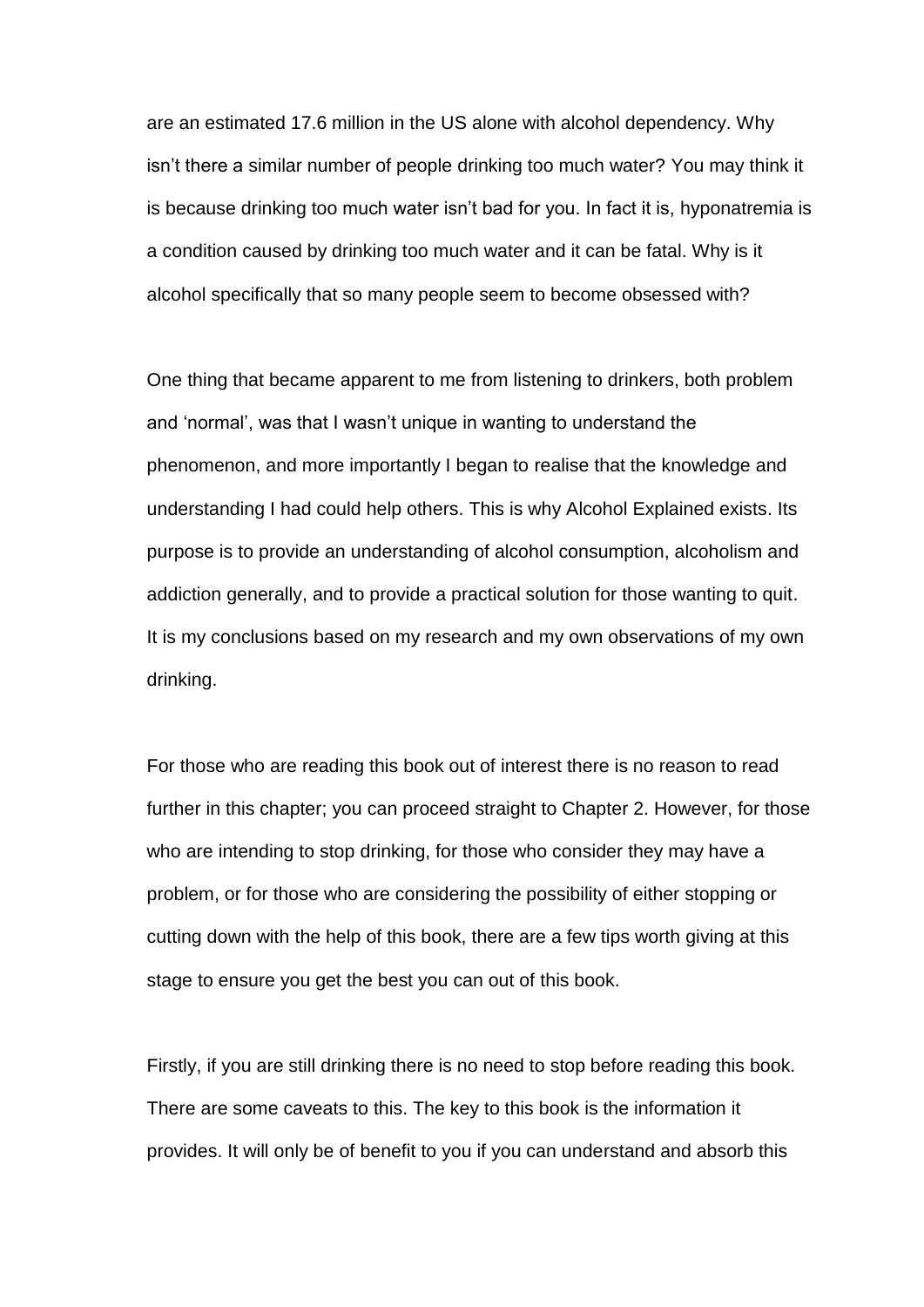information. If you have drunk alcohol before you actually start reading on any particular day, you will impair your ability to understand and absorb the information contained here. The more you have drunk, the more this ability will be impaired. It is best if you can read it each day before you start drinking. However, equally, if you are a chronic alcoholic you are unlikely to be able to read, understand, and absorb the information in this book while suffering from severe alcohol withdrawal. If you are in this position, the best way to overcome this problem is to just concentrate on one chapter a day. Read this one chapter as often as you can during the day. The chapters are fairly short and concise and you will be able, over the course of a day, to absorb (through sheer repetition if nothing else) enough to understand the information contained in these pages.

Secondly, if you are drinking while reading this book, the most effective method of stopping is to ensure that when you do drink you do so in a quiet and private environment if at all possible. You should be checking out everything I say with reference to your own drinking. You need to do as I did and I start analysing and thinking about your drinking while you are doing it, concentrating on the taste and effect of each drink, the accumulated effect of many drinks, and the physical effect as these drinks start to wear off. Ultimately, this book is just a collection of words, it's just a bunch of ideas. These ideas will only be of help to you if you can prove to yourself that they are the truth. The best way of doing this is with reference to your own drinking. So when you drink, you need to do so somewhere quiet and private so you can really concentrate on the entire experience and apply what you have read to your own drinking.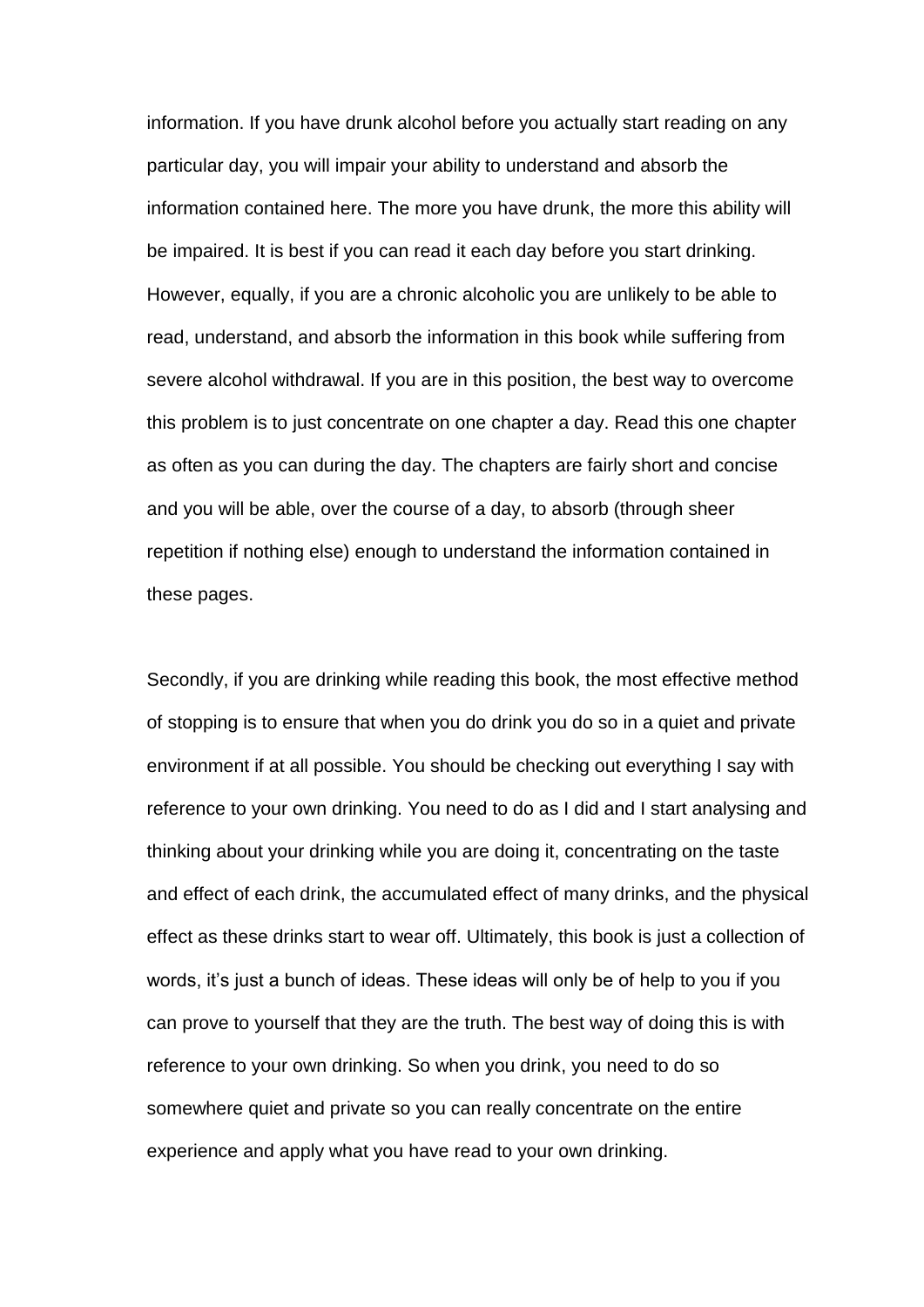Finally, you should note that drinking while you are reading this book only applies if you are still drinking. If you have stopped, no matter how short a period you have stopped for, there is no need to start drinking again before reading this book. You can still test what I am saying with reference to your own memory and by applying your own common sense and logic.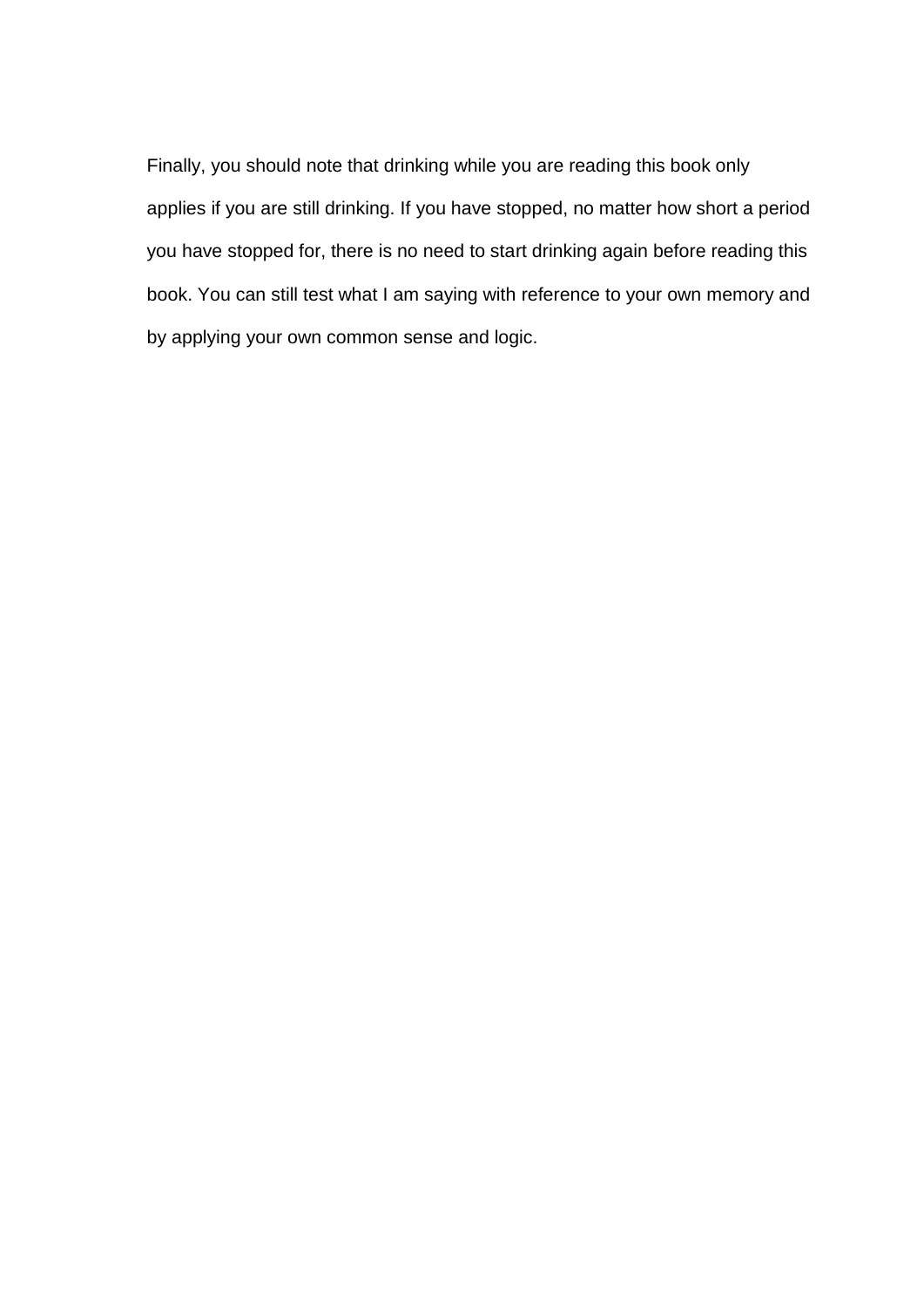#### <span id="page-9-0"></span>**2. The Physiological Effects of Drinking**

Alcohol is an anaesthetic and a depressant. This is an accepted medical fact. If we are feeling tired or in pain it will take the edge off this. However, it is also a fact that the human body and mind is not a passive object; it is reactive, and will react to the world around it and to the food and drugs we put into it. The brain has its own store of drugs that it releases into our bloodstream as and when they are required. It will release these in times of stress, hunger, and fear, and will also release them in reaction to external drugs that enter our system. If we regularly take a drug then our brain and body will react to this, and will even act in expectation of this. Indeed, the more often we take an external drug, the more proficient our body will become in countering its effects.

To give an example, I drink coffee. I drink a fairly good amount of it in the morning, then I tend not to have any in the afternoons and evenings. When I wake up in the morning I tend to feel very groggy until I have had my first coffee. But before I drank coffee I wasn't groggy all the time because I hadn't had coffee, and I felt much as I do now after I have had a coffee; that is to say, pretty bright and breezy. This all makes perfectly good common sense. As a child (and even an adult when I did not regularly imbibe caffeine), when I woke up my brain released stimulants into my system and I felt awake and ready to start the day. Then at some point I tried coffee. Coffee contains caffeine, which is a stimulant, the effect of which is that I immediately felt more awake. So I started having a morning coffee on a regular basis. However, my brain realised that an alien stimulant was being put into me in the morning, so it stopped releasing its own stimulant. Without my morning hit of caffeine I feel groggy and disorientated, and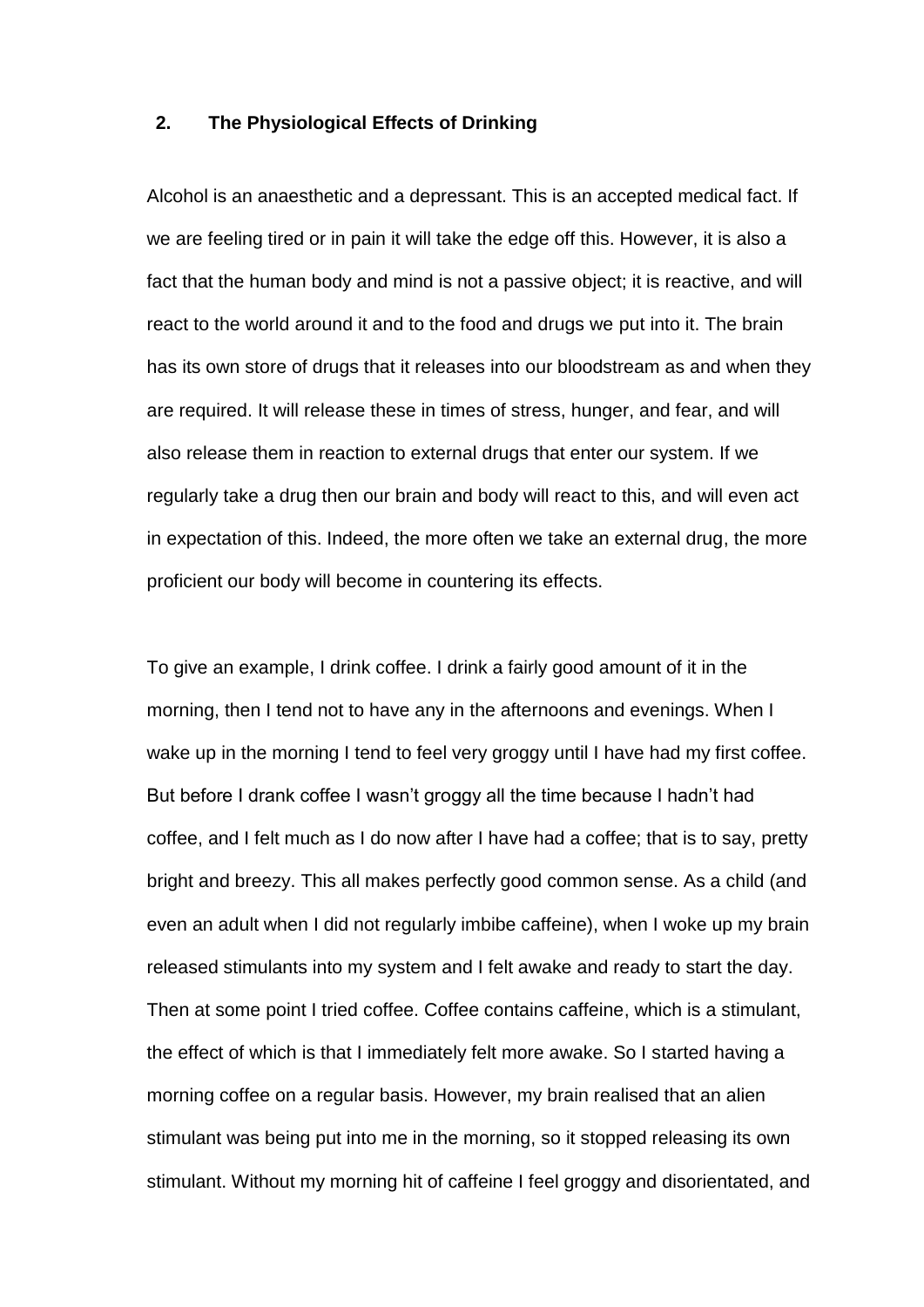when I have had my caffeine I feel pretty much as I ought to. I also know from giving up caffeine that the body also responds when the caffeine is withdrawn. The groggy feeling gets less and less until it is entirely gone within four to five days. All that is happening is that my body compensates again for the lack of external stimulant and goes back to providing its own stimulant. This experience is something the vast majority of people can relate to. So if we accept that the body acts in this way in relation to a stimulant, why would it not react in a similar, if opposite, way to a depressant?

To put the point another way, everyone knows that the more we drink, the more we build up a tolerance to the alcohol and the more we are capable of drinking. Richard Burton was drinking three to four bottles of spirits a day at one stage. Most people don't even drink that much water in a day! Richard Burton was obviously a physically very strong man to be able to cope with that amount of alcohol in a day, but even he must have built up to that level of drinking over time. Even the strongest person on the planet couldn't sit down and drink four bottles of spirits in a day, having never imbibed a drop of alcohol before, and expect to survive.

If you look at how much you could comfortably handle when you first started drinking compared with the amount you could drink after a few years, I am sure you will see a marked increase. This is pretty standard stuff and in no way controversial, and the same applies to many other things such as smoking, caffeine intake, etc. But how many of us have actually stopped to consider what has actually changed that allows us to imbibe a larger amount of a particular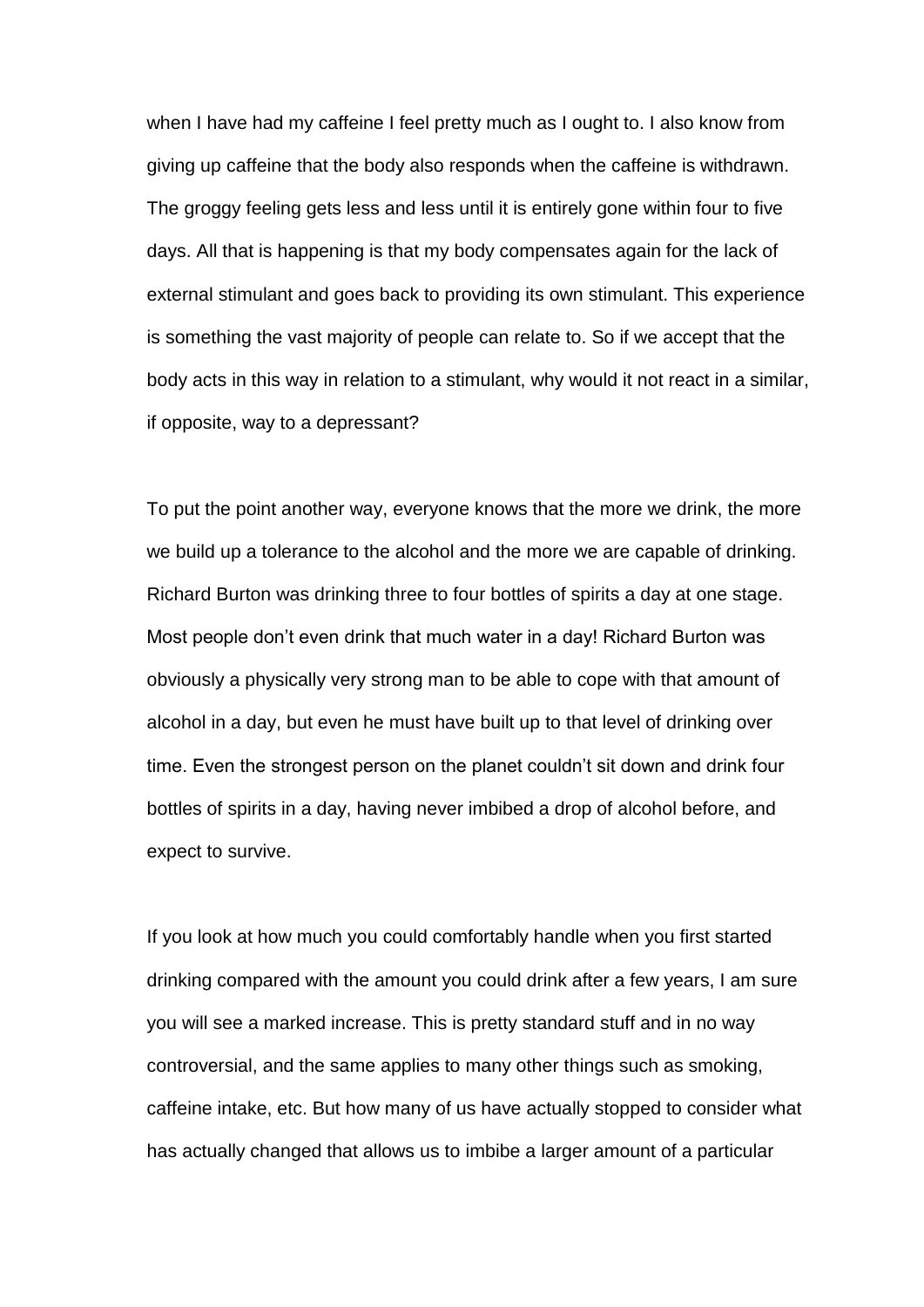poison, an amount that would have left us extremely ill or even dead had we imbibed it in the first instance? It is not, for example, that our liver becomes stronger. The liver is not a muscle that when exercised becomes stronger. In fact, the more we pummel it the weaker it gets. So what actually changes?

The changes are in fact twofold. Firstly, those parts of our brain and nervous system that are particularly vulnerable to the depressive effects of alcohol become more sensitive so that they can work even when under the influence of the anaesthetising effects of alcohol. Secondly, the body becomes more proficient at manufacturing and releasing stimulants and stress hormones to counteract the effect of the alcohol. This is a perfectly natural and healthy reaction. It is the human body dealing with and countering the poisonous effects of an external substance so that we can survive it. The stronger and healthier the human, the more proficiently their bodies will counter the poisonous effects of the alcohol in this way.

It is also the case that the more often we imbibe alcohol and the greater the quantity we imbibe, the better and more efficient our bodies become over time in countering it. However, perfectly natural and healthy though it may be, the fact of the matter is that when we have parts of our brain and nervous system that are more sensitive, and when we have an increased amount of stimulants and stress hormones in our system, we feel not just unrelaxed but usually out-andout nervous and anxious. The more we drink, the more pronounced this feeling of nervousness and worry is when the alcohol wears off, and it is quite usual for it to cause full-blown depression. After all, the alcohol will wear off, but the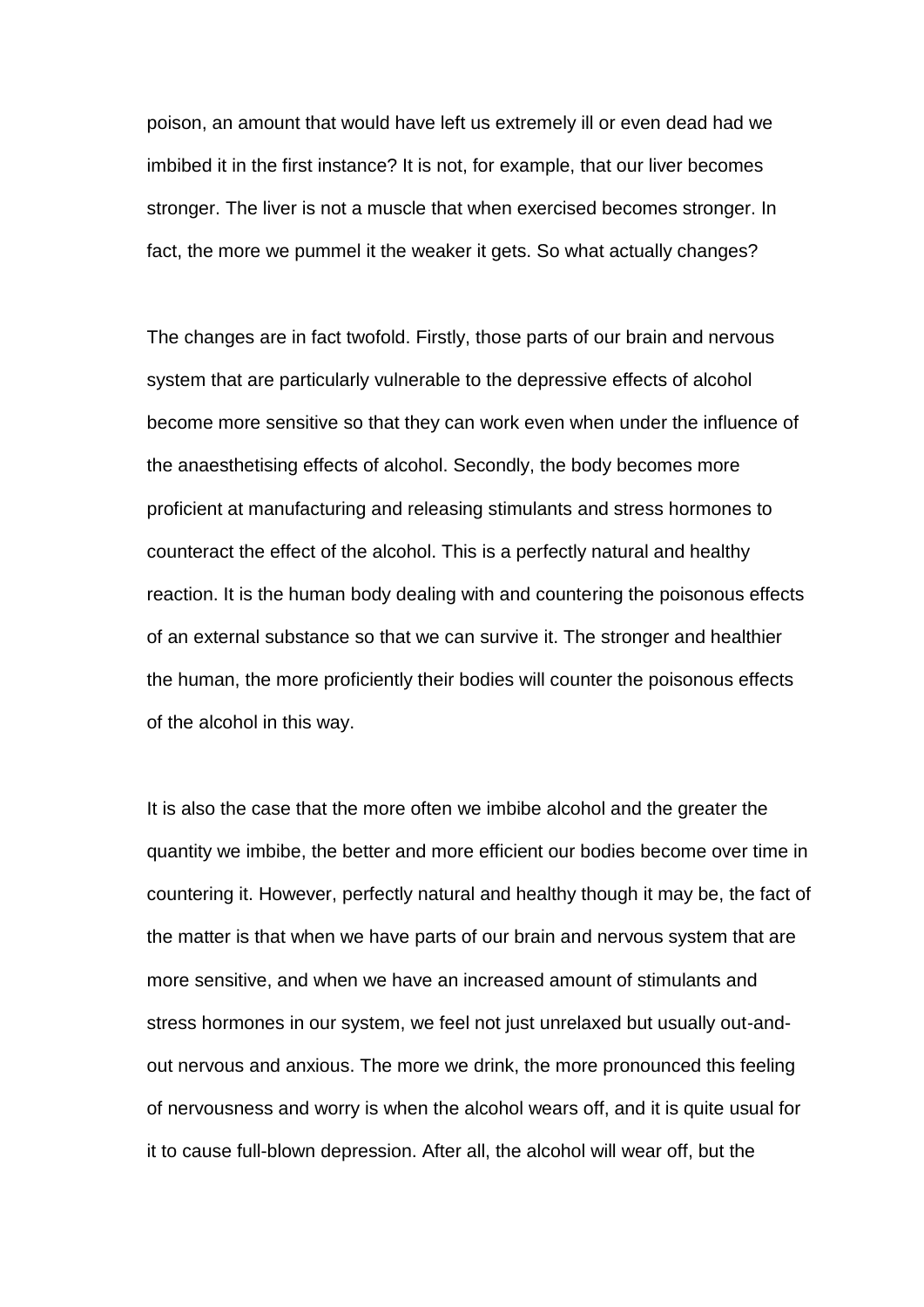nervous feeling caused by the increased sensitivity and stimulants will remain for some time after.

There are numerous studies dealing with these two effects; however, for practical purposes, the science behind this is neither here nor there. All we need to know is that the relaxing effect of a drink is soon replaced by a corresponding feeling of anxiety. One drink will produce a relatively minor feeling of relaxation and a correspondingly minor feeling of anxiety. However, if we consume larger quantities then the feeling of anxiety is correspondingly increased and can evolve from anxiety into out-and-out depression. It is also the case that over time the effects become more pronounced as the body becomes more proficient in countering the effects of the alcohol. There is in fact a very clear connection between depression and alcohol, and self-harm and suicide are much more common in people with alcohol problems. Indeed, alcoholism is a factor in about 30% of all completed suicides and approximately 7% of those with alcohol dependence will die by suicide. In the US drunk tanks they constantly have a guard on suicide watch because inmates with hangovers are so much more likely to attempt suicide.

No doubt some people will claim that those with a mental illness are more prone to problem drink and are also more prone to depression. That may or may not be the case, but the simple fact is that hangovers cause depression whether you are mentally ill or not. Even for those with mental health issues, the withdrawal from alcohol will only make things worse. No matter how bad you think you are, you will be much worse off if you are drinking.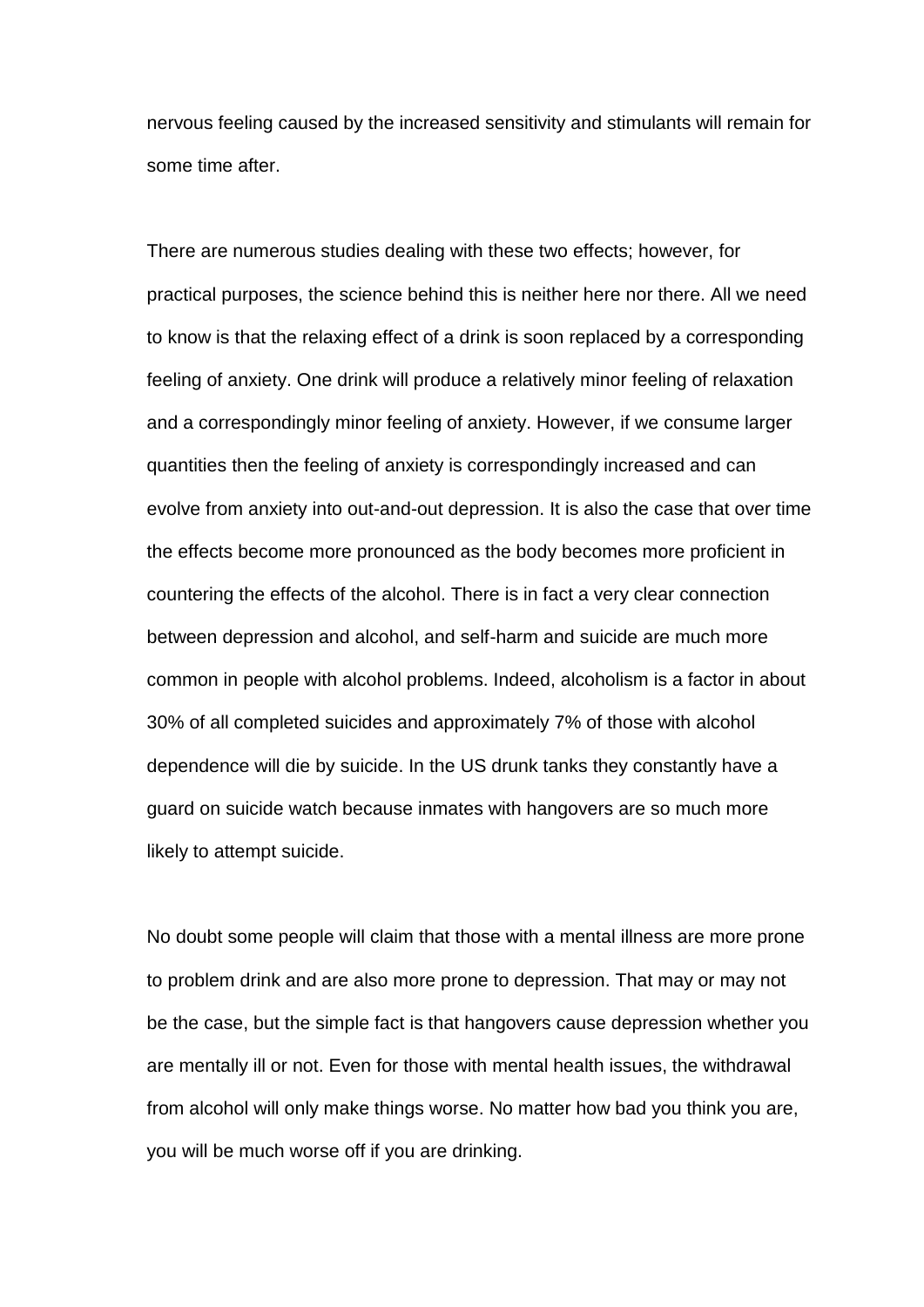Drinker's remorse is a very common hangover symptom. It is usually assumed that this is due to things that the person has done when they were inebriated that they then regret the following day. This may exacerbate the problem, but the real cause of it is the chemical imbalance in the brain and body. This is why people often feel depressed the day after drinking, and when we are depressed we naturally focus on the most negative parts of our lives, whatever they may be, even if these are otherwise minor things that would ordinarily cause us little or no consternation at all. Of course, when we spend time concentrating on the worst, most negative parts of our lives, the more miserable we become, and if we are depressed anyway due to the chemical imbalance in our brains then we are more likely to view these negative things as overpowering and awful, and thus the tendency is to just spiral down.

This is why there is this tendency to look at things such as anger, guilt, and regret when trying to answer the question of why people develop a drinking problem. When someone is depressed as a result of drinking they are not depressed because of an actual reason, they are depressed because of the direct chemical reaction to the previous drinking. However, this depression causes them to dwell on anything and everything they can in their life that is negative. The hung-over mind will always find the most disturbing thing in any panorama and focus in on it. This is essentially what the chemically depressed drinker does with their life. Every single human being on the planet has any number of negative things in their lives they can dwell on if they want to, or if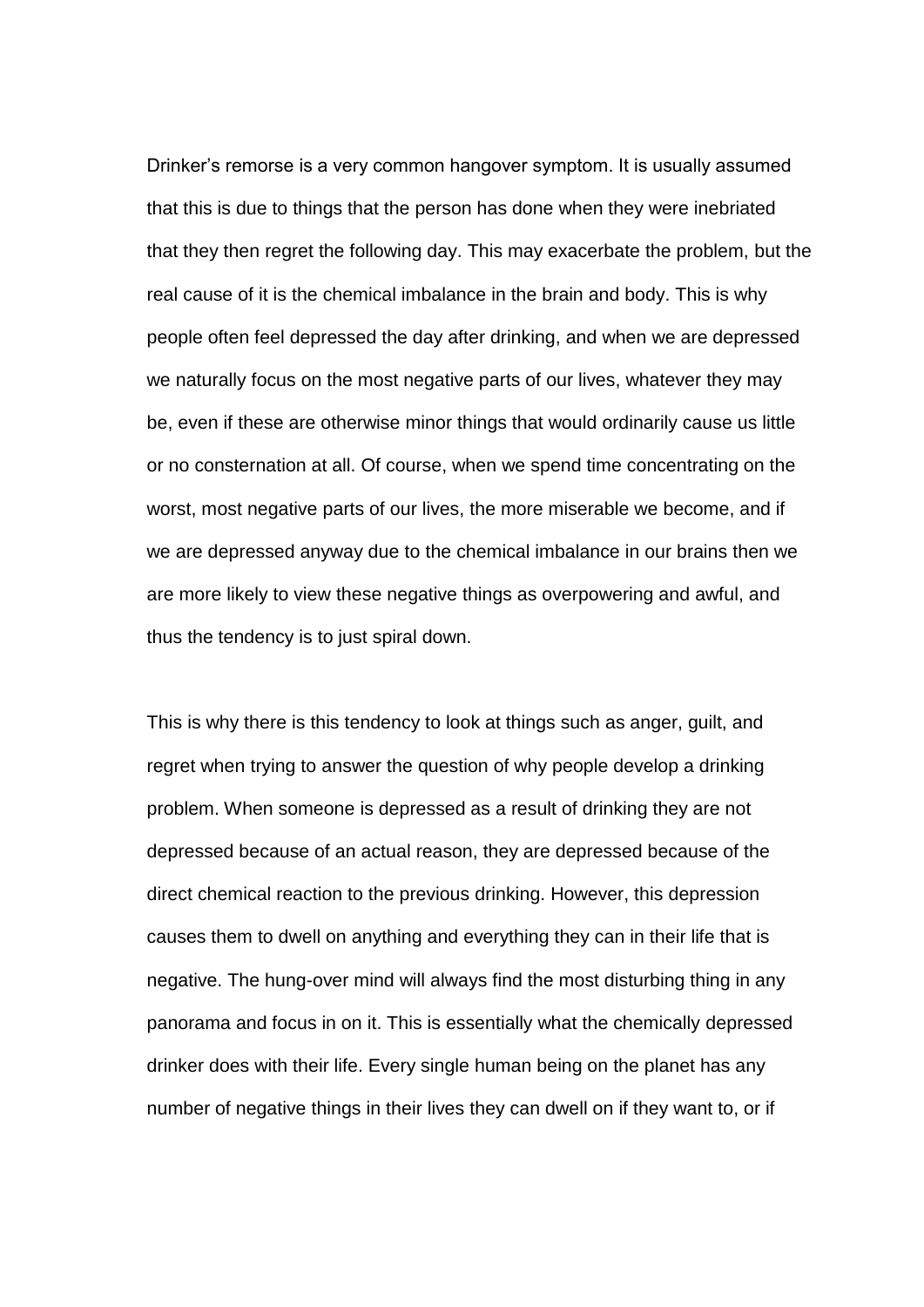they are depressed due to a chemical imbalance in their brains (be it caused by drinking or anything else).

However, when the depression is caused by a chemical imbalance which in itself is caused by the previous drinking, it can be relieved by more drink. Imagine the brain working normally. We then introduce a depressant (alcohol). The brain cannot therefore work normally, so part of it becomes more sensitive so it can work while still under the influence of the depressant. It also releases stimulants and stress hormones to counter the depressant. The alcohol is then removed but the stimulants remain, and we are left feeling nervous, anxious, out of sorts, and even out-and-out depressed. But if we then imbibe more alcohol we immediately get rid of the nervous, anxious, depressed feeling.

In essence, the depression derives from the fact that the brain has been reset to work when under the influence of alcohol, so without the alcohol the brain is on hyper drive. Therefore, if our depressed drinker takes a drink, the brain then gets back to being on a nearer to normal level and, surprise surprise, he or she feels much better and the negative things they have been focussing on in their alcohol-withdrawn depression suddenly cease to worry them, or at least worry them a lot less. So they genuinely believe that there are certain parts of their life that cause them misery and depression and that drinking relieves this depression. In fact it does, but what they miss is that it is the drinking that has caused the depression in the first place. The depression isn't just caused by the chemical imbalance resulting from the previous drinks, it is also exacerbated by the physical side effects such as lack of sleep (which is dealt with in detail in a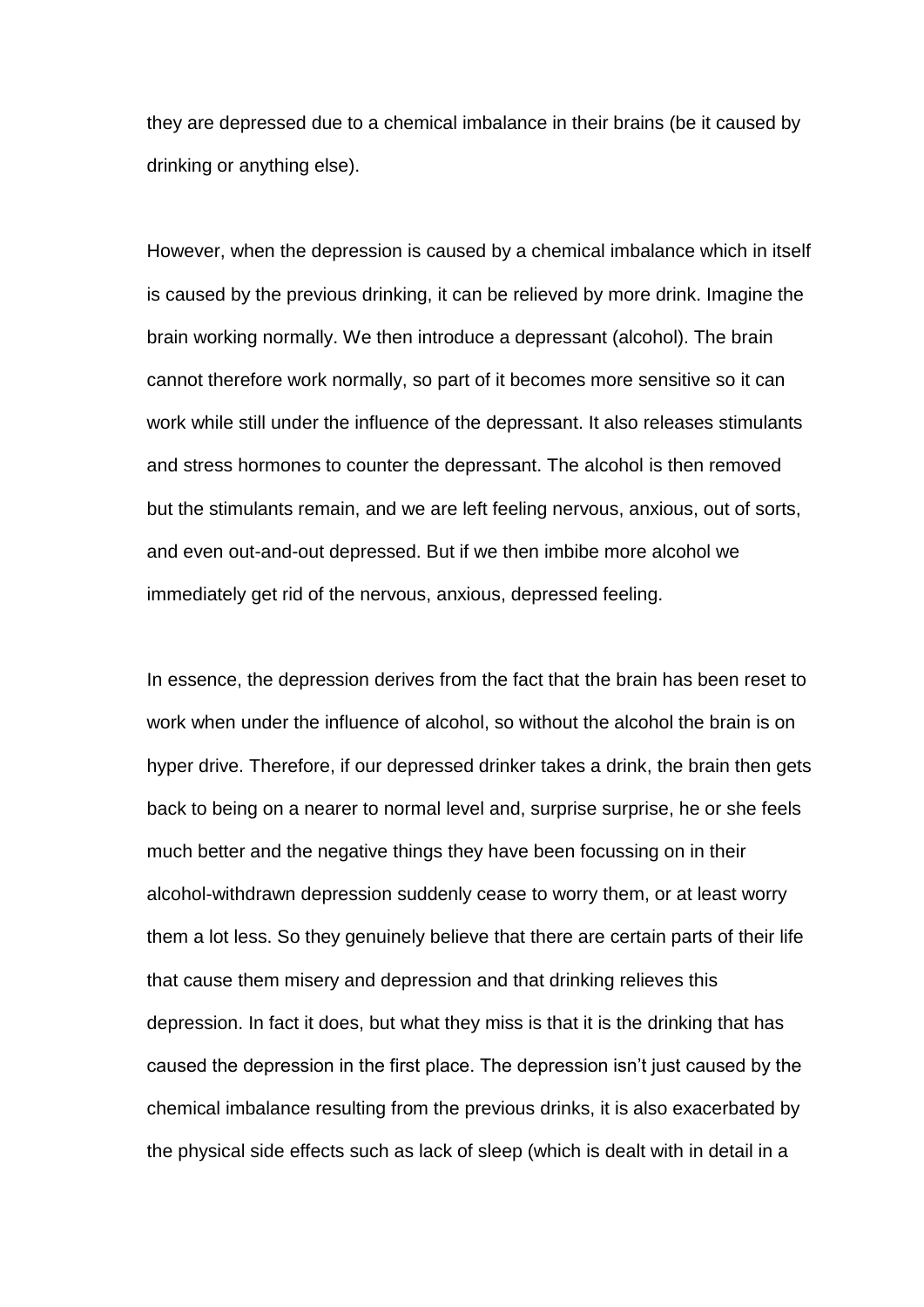later chapter) and nausea, and the physical degradation generally. These all contribute to our depressed state. So we either suffer the ill effects, the mental anguish, and the depression until it wears off, or we drink again. If we drink again the alcohol depresses the physical side effects, so we immediately feel better. However, when that alcohol wears off, the depression and anxiety return.

This is one of the key strands to understanding alcohol. It relieves the depression and anxiety caused by the effects of the previous drinks. The drinker in question can be as successful, as lucky, as rich, as famous, or as powerful as it is possible for a person to be. It does not matter who a human being is or what they have. They can be the luckiest, most successful person in the world. But if they have had a right old skinful the night before, they will wake up feeling depressed, and only another drink will take away that depression.

Alcoholism and problem drinking often seems illogical to those on the outside; indeed, it is often equally perplexing for the alcoholic or problem drinker themselves. However, there is nothing illogical in this. Would you rather have everything and be depressed, and by depressed I mean properly, chronically depressed? Or would you rather have nothing and be happy? This is the choice the alcoholic faces. No matter what they have, the chemical effect of the alcohol causes them to be depressed and miserable. And only a drink will relieve this. Even if you think you would opt for having everything and be depressed, how long do you think you would last if there was one thing you could do to relieve your depression, and that thing was freely available and was offered to you several times a day, and everyone else around you was imbibing it happily?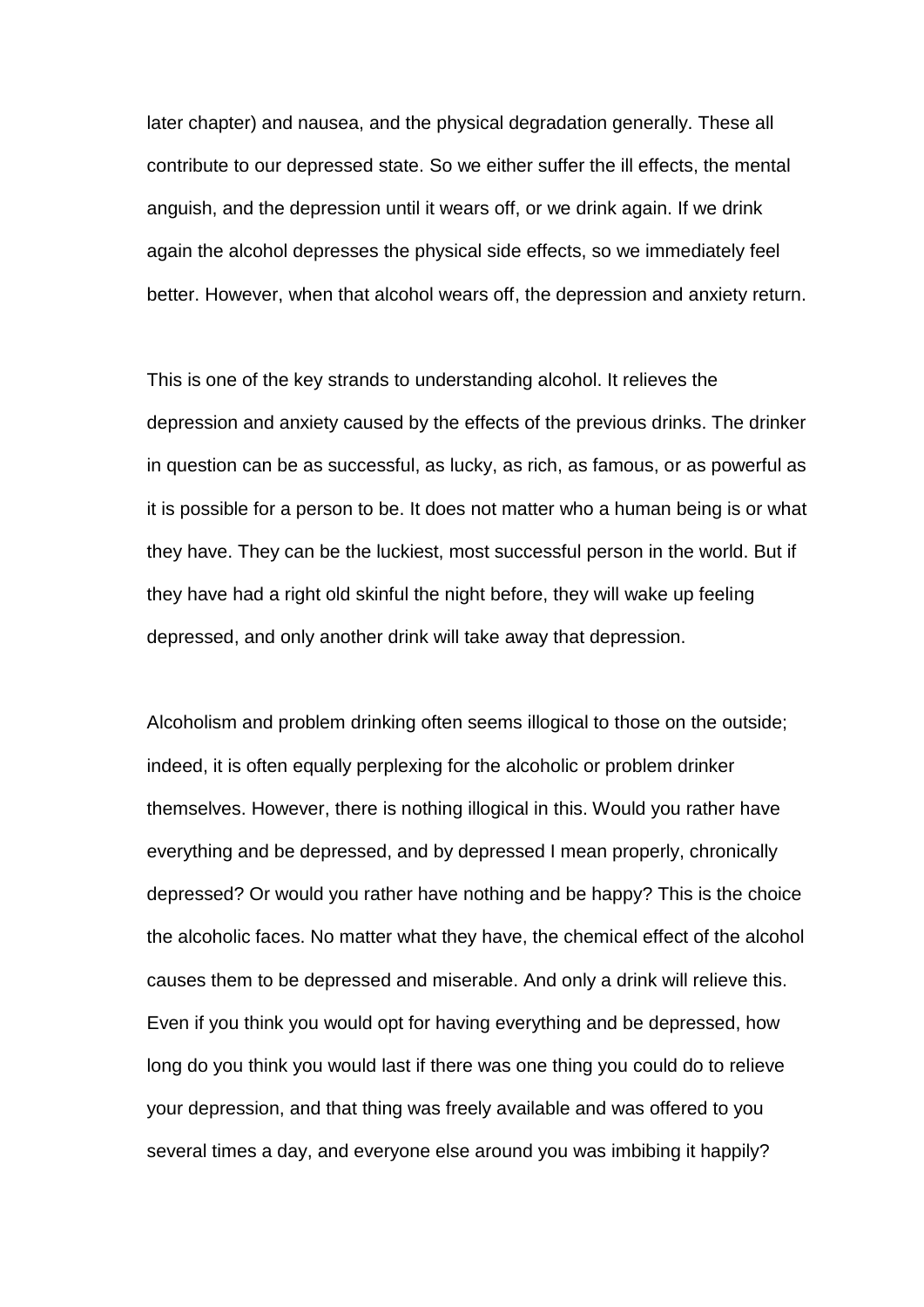This is why alcohol can have such a strong hold on people, causing them to sacrifice their friends, family, job, home, even their very life. Often with famous and successful people who are alcoholic, people look at them and wonder why, for someone who seems to have everything, they are so unhappy and turn to drinking. In fact, they are simply doing what everyone else does. They drink because it makes them feel good, but over time the drink itself causes them to be unhappy. However, they cannot see this because it is also the drink that seems to relieve their unhappiness, so they keep drinking and exacerbate the problem. Rich and successful people are just as likely to take a drink as anyone else; in fact, they are often more likely to drink and to drink too much. For most people, their drinking is tempered by the fact that they have to go to work, or it is constrained by finances. For famous people such as film stars and musicians, not only do they have more free time on their hands, they also spend much more time socialising where alcoholic drinks are served, they have more money to spend on drink, they can often work while under the influence of alcohol, and so they are simply more likely, or more able, to drink irresponsibly and end up with alcohol problems.

This is why so many alcoholics believe they are a breed apart; they are not happy no matter what they have in life, and the only thing that can truly take away their misery is a drink. No matter what they have in life and no matter how happy they ought to be, they will be depressed because of the chemical imbalance caused by the drink. And they believe that this depression can only be relieved by more drink. This is of course correct, but the crucial part that they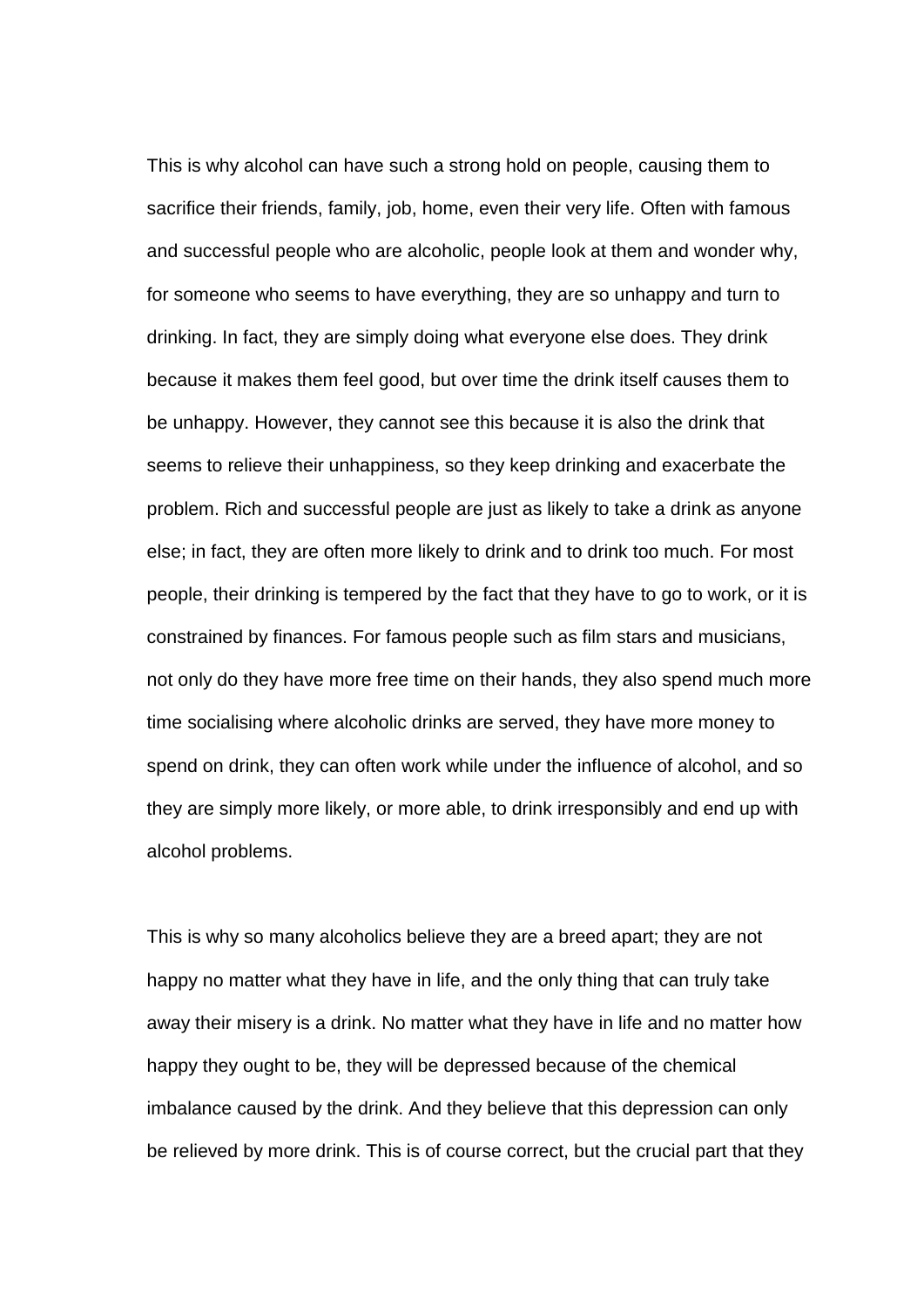are missing is that it is the alcohol that has caused them to be depressed in the first place and that relieving this depression by drinking is partial and temporary. The only permanent and complete cure is for them to stop drinking. The irony is that problem drinkers often spend thousands of pounds on expensive counselling to work out why they are so unhappy so they can in turn stop drinking, but in fact they need to go about things in exactly the opposite way: stop drinking, allow the effects to wear off, then take stock of their lives. They will find that the things they were getting depressed about when they were drinking either cease to worry them or at least become much more manageable and less overpowering.

Really, what more powerful factor could you need to create a chronic addiction than a substance that takes away a depression that you suffer from no matter how happy you ought to be?

Of course, just as there are negative things in every human being's life that they can dwell on if they are depressed due to a chemical imbalance in their minds, there are also things that are genuinely depressing even if there is no chemical imbalance. Alcohol, being a depressant, will also take the edge of these. However, when it wears off, the drinker will not only be left with the depressing event but also the after-effects of the drink, which can only exacerbate the misery. Very simply put, if you have a problem, drinking will not solve it. In fact, it can only make it worse. Things that are genuinely awful but manageable can transform into the genuinely awful and unbearable if you factor in the depressing after-effects of alcohol consumption.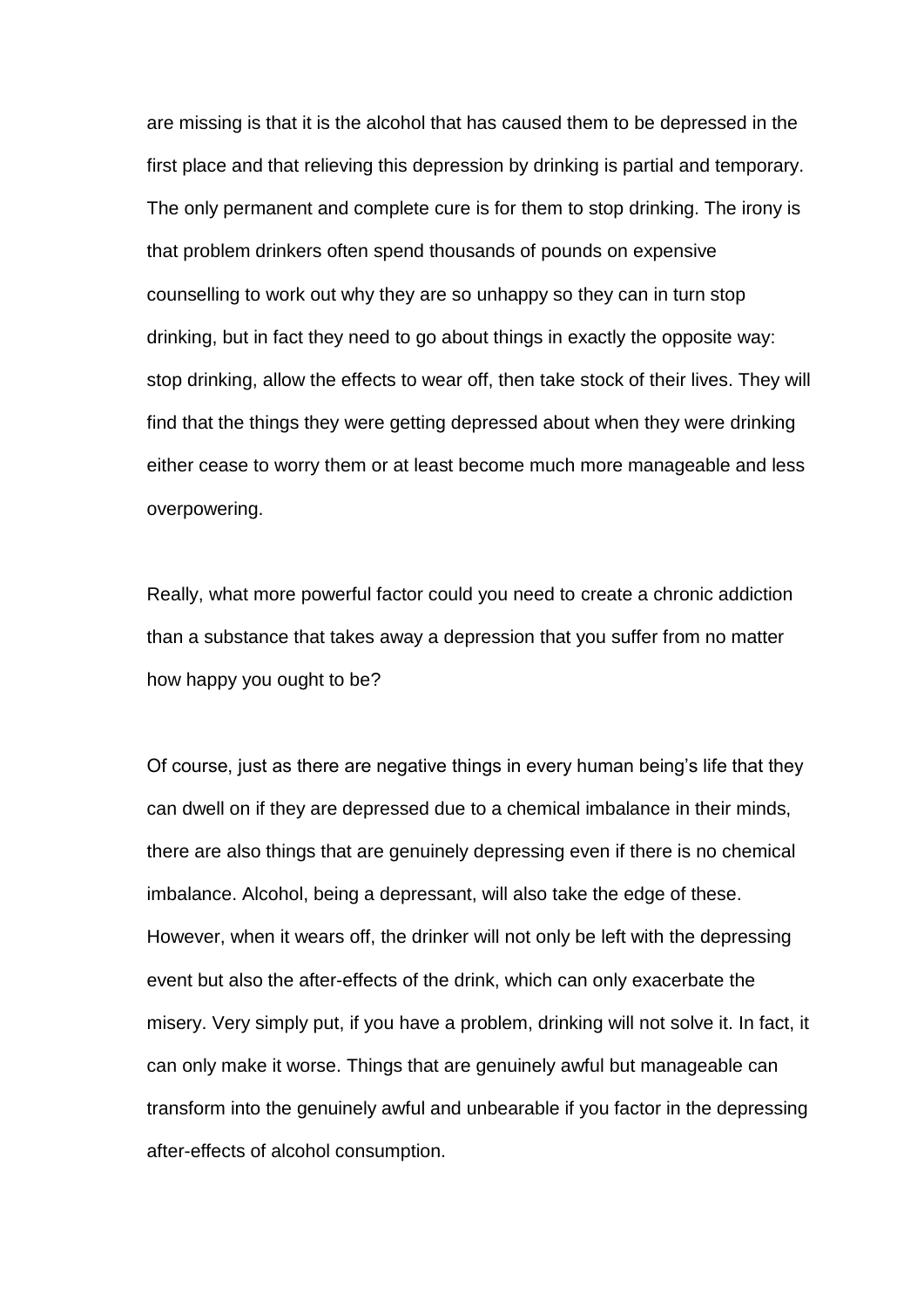If it is the case that alcohol causes and then relieves this anxiety and depression, then surely virtually everyone would be alcoholic from the off, and there would scarcely be a sober person on the planet? It would also be the case that simply explaining the position would immediately cure any alcoholic or problem drinker (or indeed any other type of drinker). If you are anxious and depressed (for whatever reason) and something relieves this, this won't mean you immediately become addicted to this substance. You may want it to relieve your anxiety and depression if you suffer from it again, but if someone explained that the substance was actually a poison, that if you took it you would lose your job, your house, your friends, your family, your self-respect, and your very life, and in any event it was this substance that was causing the depression, you would most likely stop taking it with little or no problem.

Of course it is not as simple as this. So what are the additional factors that cause something to be 'addictive', i.e. something that you will be forced against your will to take even though it is categorically proven to you that the substance is the cause and not the cure of your problems, and that it will not only kill you but it will rob you of your friends, family, job, home, and self-respect before it does so? To consider this we now need to move from the chemical and physiological to the psychological, in particular our subconscious mind. It is worth remembering as well that while a huge binge will result in a feeling of depression the next day, drinking on a lesser scale will produce a negative impact but on a correspondingly reduced scale. One drink will produce a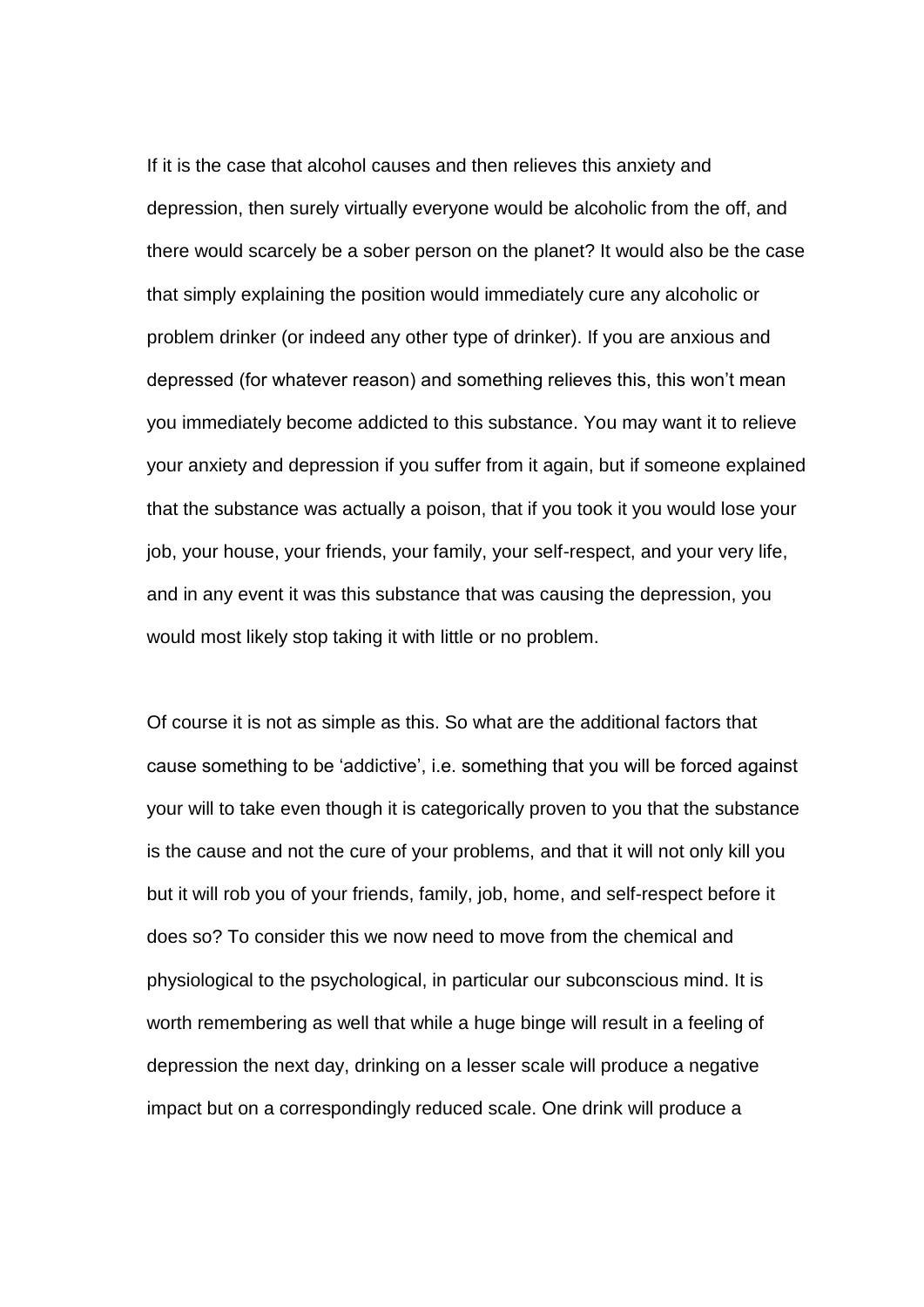corresponding feeling of anxiety, but this will be almost imperceptible.

Imperceptible to our conscious mind at least, but not to our subconscious.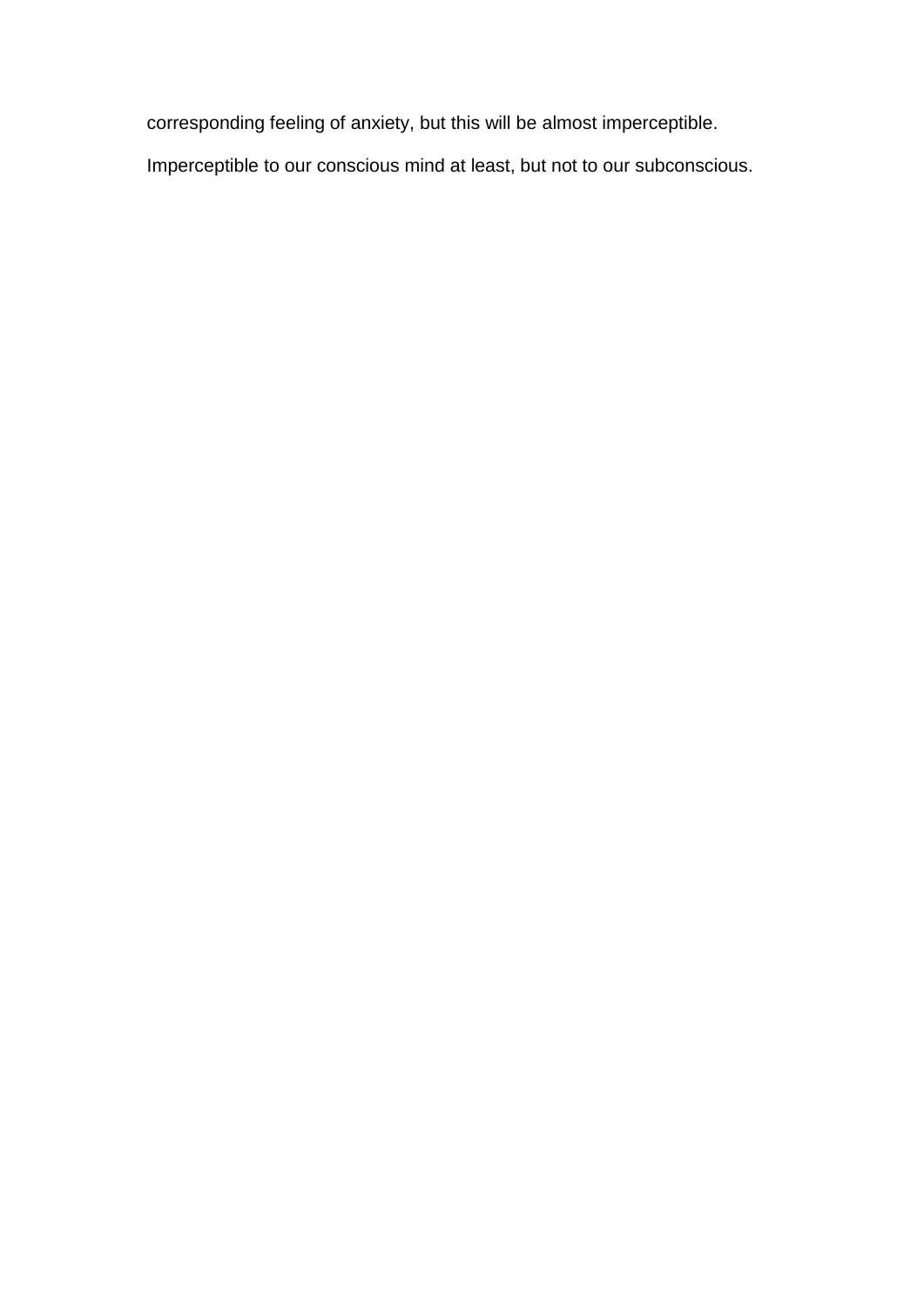#### <span id="page-20-0"></span>**3. The Subconscious**

The conscious, thinking part of our brain is 17% of the total brain. The rest is the subconscious. The brain receives approximately 2,000 bits of information per second, and the vast majority of these are routed to the subconscious. The role of the subconscious is essentially to process information that you do not have the capacity to process consciously. It is the subconscious that makes us act 'instinctively'. What does instinctively actually mean other than 'I know the right thing to do I just don't have a logical reason for it'?

In fact, when you act instinctively there is a logical reason for it, and the reason is that over the course of your life your subconscious has been receiving and processing data and it is upon this that an instinctive decision is made. It is based on trial and error. If you do something a thousand times with the same result, it will be programmed into your subconscious. The more you do it, the deeper it becomes ingrained. In fact, the vast majority of information that is passed to the subconscious mind is simply disregarded. It is only when the same or similar data is received time and again with the same or similar results that it starts to register on the subconscious, and over time it will become a large and influential part of our subconscious reasoning. This is how I can be sitting in the passenger seat of a car and, if the driver is leaving the braking too late, I find my braking foot tensing. There is no logical reason for it, there is no brake on the passenger side, but for years as a driver my subconscious has absorbed the message that extending my left leg will slow down a vehicle. Another example is whenever I step on an escalator that is not moving. I always lurch even when I know full well in my conscious mind that it is not moving. Although my conscious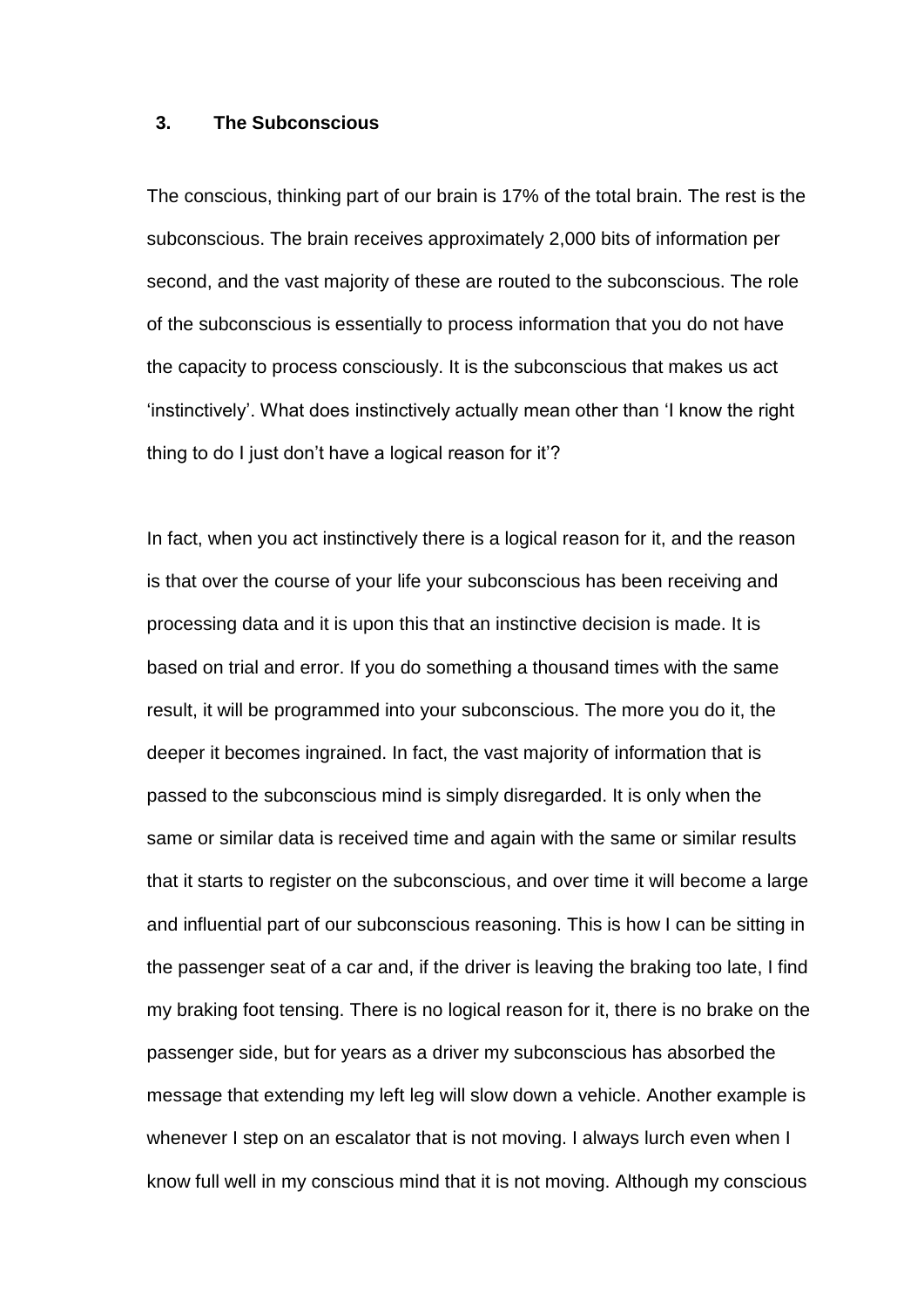mind knows the escalator is not moving and that I have to use it as if it were stairs, my subconscious comes up from nowhere and tells me that escalators move and that I need to compensate when I step onto one. My subconscious always wins and I step onto the escalator with exactly the right muscle coordination to meet a moving floor, and as it isn't moving I lurch slightly. The subconscious often wins because it is an extraordinarily strong force and it takes intense concentration to counter it, and when I am walking through a busy commuter station in rush hour I simply do not have the time or inclination to counter my subconscious. We often refer to the subconscious as 'instinct'. It is not, however, instinct (and by that I mean an almost supernatural force causing us to act or react in a certain way); it is based on our personal experience, arising from trial and error over many years.

There are several points to note there. Firstly, the subconscious is extremely powerful and it takes a conscious effort to override it. Secondly, it is based on trial and error: the more something happens with the same or similar result, the more deeply ingrained this becomes in our subconscious. Finally, it is impossible to know the actual reasons behind the subconscious trigger, nor is it possible to analyse the reasons logically. When I step onto a stationary escalator I don't recall the myriad of times I have stepped onto an escalator that is moving. It is based purely on subconscious memory, and as such each individual occasion making up the subconscious trigger cannot be recalled to the conscious mind.

So what has this to do with alcohol? Simply this: every alcoholic drink any human being has ever drunk has caused a feeling of relaxation followed by a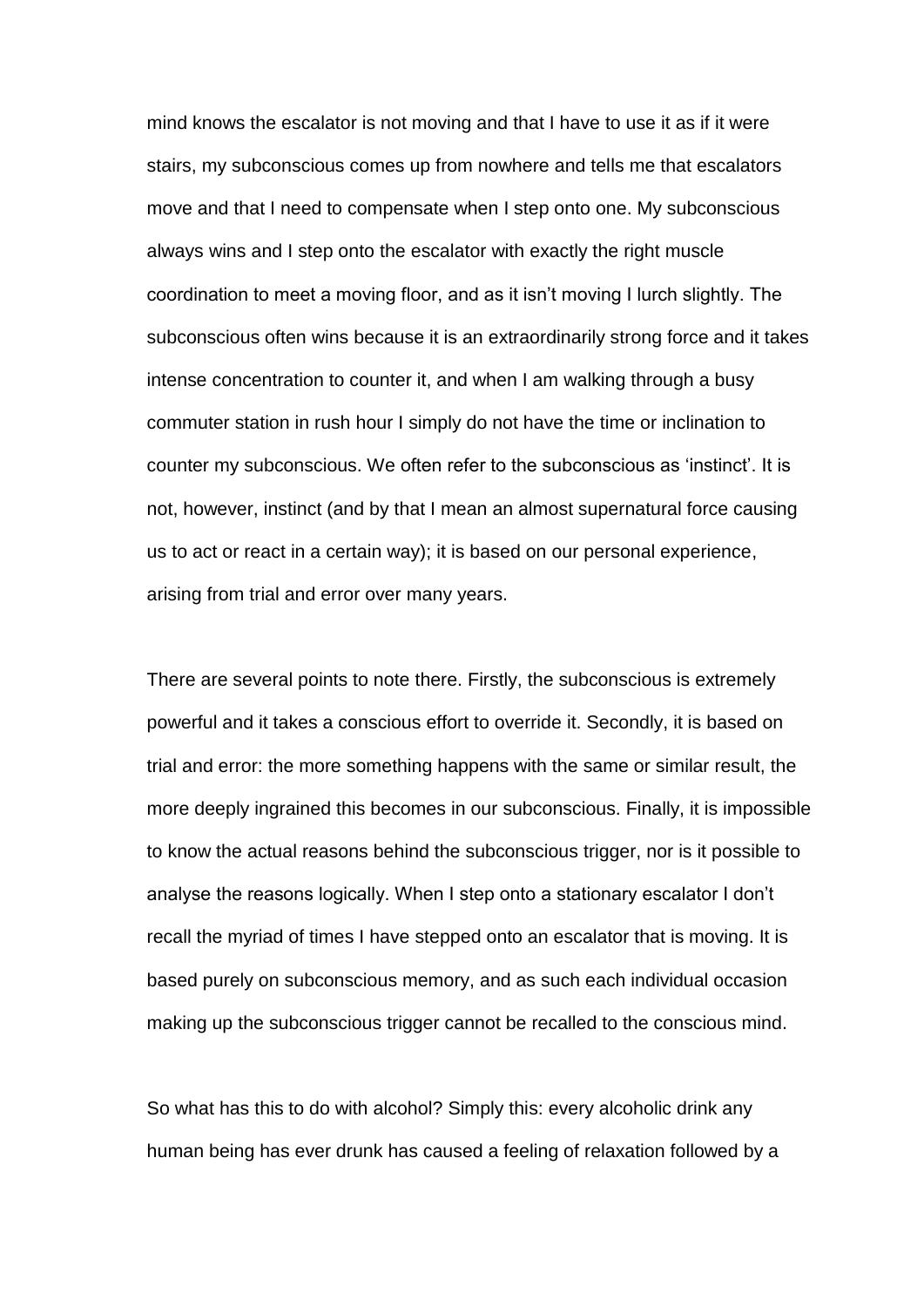corresponding feeling of anxiety. One drink will cause a very minor and almost unnoticeable feeling of relaxation then anxiety, particularly if we are otherwise occupied at the time (such as if we are socialising or sleeping). Another drink will relieve that very minor feeling of anxiety in addition to any other anxiety we happen to be feeling at the time. This may or may not register on your conscious mind, but it will pass through your subconscious mind. It will pass through your subconscious mind without making an impact the first, second, or third time, but the repetition will eventually be marked by your subconscious mind, which will process the data and form conclusions. And the conclusion will be this: that an alcoholic drink will relieve anxiety and depression. And over the days, weeks, months, and years this message will become more and more reinforced in your subconscious mind until every time you suffer from any stress or anxiety your mind will trigger the instinctive thought that you need an alcoholic drink to relieve the stress and anxiety, and that thought will become stronger and stronger as the message is continually reinforced. Your subconscious mind will recognise that an alcoholic drink will relieve the feelings of anxiety and depression because the drink and the relief will be close together chronologically. You will take a drink and very shortly after this you will experience the relief. However, it will not associate the alcoholic drink with the cause of the anxiety and depression in the first place as it takes far longer for the anxiety and depression to accumulate after the final alcoholic drink has been drunk.

In this way, the subconscious mind misses out this key piece of information: that it was the alcohol that caused the feeling of anxiety in the first place. So although we can understand on a conscious, logical level that it was the alcohol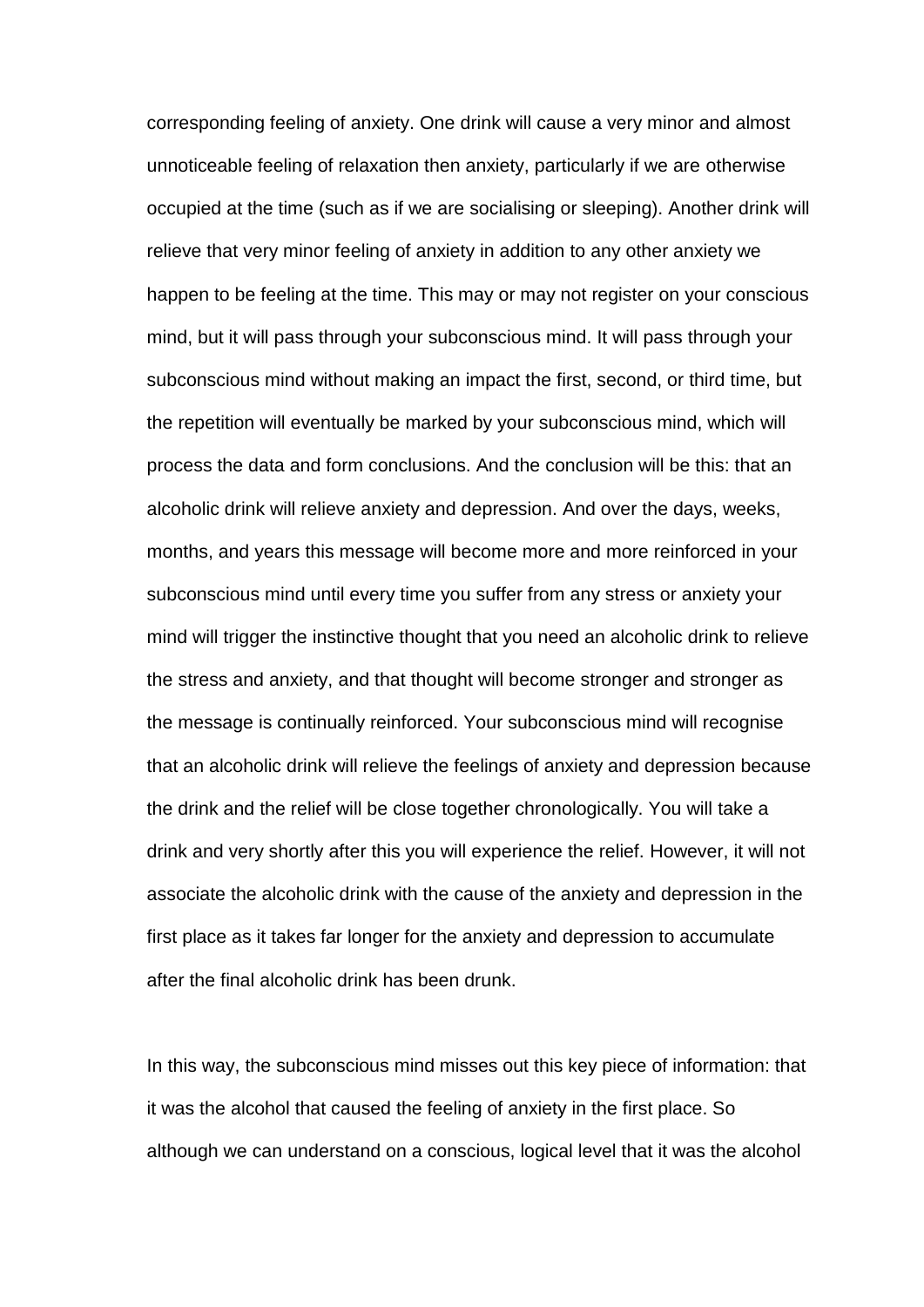that caused the anxiety in the first place and that alcohol's 'benefit' is in fact to relieve a symptom that it has largely caused, it won't stop us wanting a drink because the subconscious mind will still be triggering a desire for an alcoholic drink every time we feel anxiety or depression, be it caused by alcohol withdrawal or anything else.

The timing between the consuming of a substance and the effect of it is key, not only to understanding alcoholism, but to understanding addiction generally. The quicker the effect of a drug is felt after it is consumed, the quicker the subconscious will link the one with the other and the quicker and more effectively the addiction will take hold. The effect of a drug is felt when it enters the bloodstream, so the quicker this happens after it is consumed, the more addictive it is. In order of speed from quickest to slowest, the methods of consuming a drug are:

- 1. Injection which places the drug directly into the bloodstream.
- 2. Smoking the smoke diffuses directly into large blood vessels that receive oxygenated blood directly from the lungs and affects the user within less than a second of the first inhalation.
- 3. Snorting the drug is absorbed into the bloodstream through the soft tissue in the sinus cavity.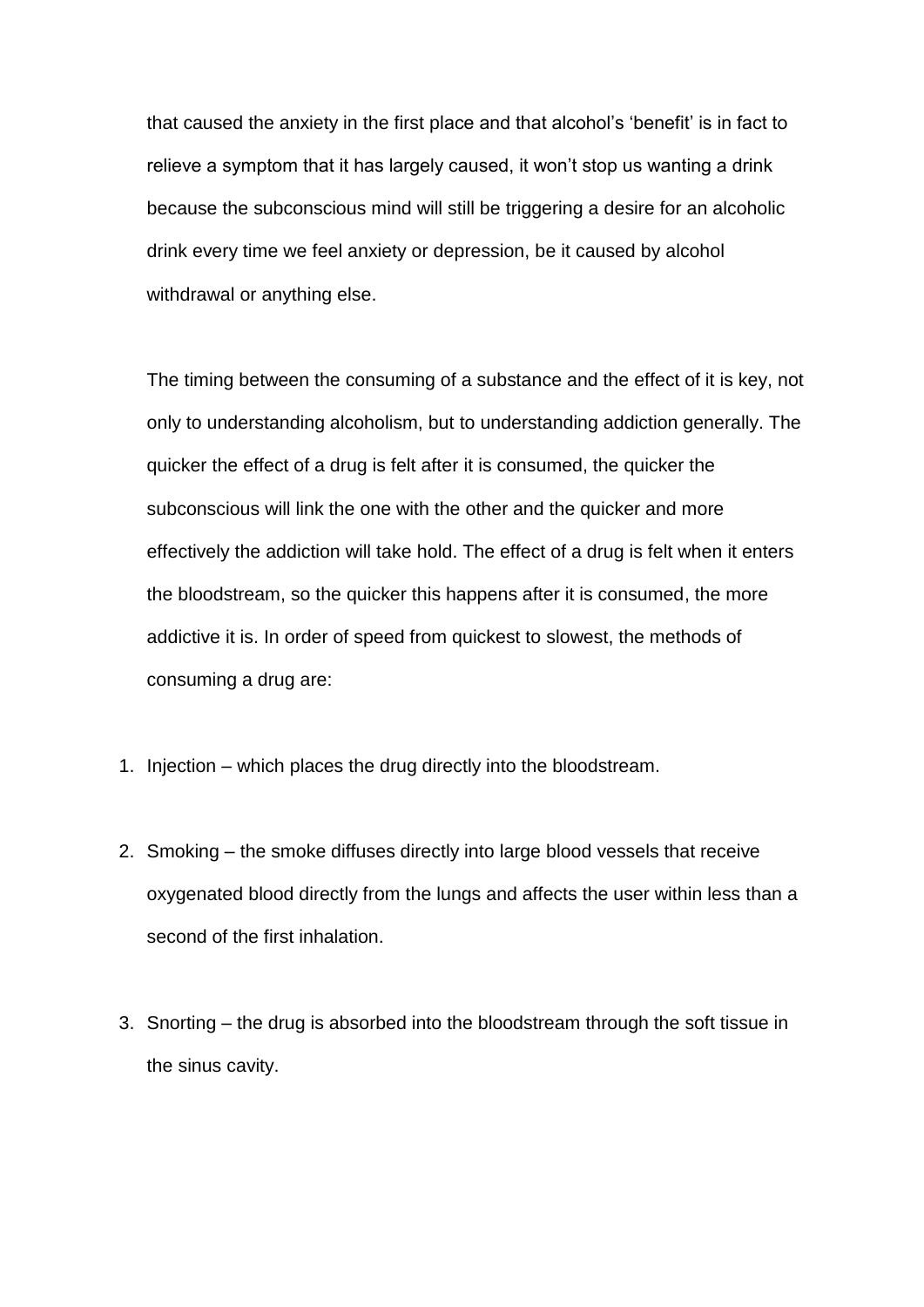4. Swallowing – this is the slowest method as the drug has to pass through the stomach and into the small intestine before it is absorbed into the bloodstream.

Obviously the almost universal method of consuming alcohol is by swallowing it, with the result that it is one of the drugs that takes longest to become addicted to. In fact, the time lapse between the swallowing of the alcohol to the feeling of the effect of it can itself be greatly varied depending on circumstances, primarily whether our stomachs are full or empty, if we have been exercising, and the strength of the alcoholic drink being consumed (a stronger alcoholic drink will result in a quicker uptake into the bloodstream). This is why so many people prefer drinking before a meal and/or after exercising, and why consumption of spirits (as opposed to wine or beer) is associated with alcoholism. It is also the case that when people start to become dependent on alcohol they often tend to eat less (this is dealt with more fully later in this book) and they become physically debilitated, with the result that alcohol is absorbed into their bloodstreams even faster, and the process of addiction accelerates.

So if we take an alcoholic or a problem drinker and explain to them how alcohol works on a chemical and physiological level only, they may well (and indeed should) conclude that they are better off without drinking and that the only logical thing to do is to stop. However, when they do stop they will suffer anxiety and stress, caused by either alcohol withdrawal in the short term or by the stresses and strains of life generally that every human being suffers from to one degree or another. Whenever they suffer this stress their subconscious will trigger the thought of having an alcoholic drink, and how long these triggers last for will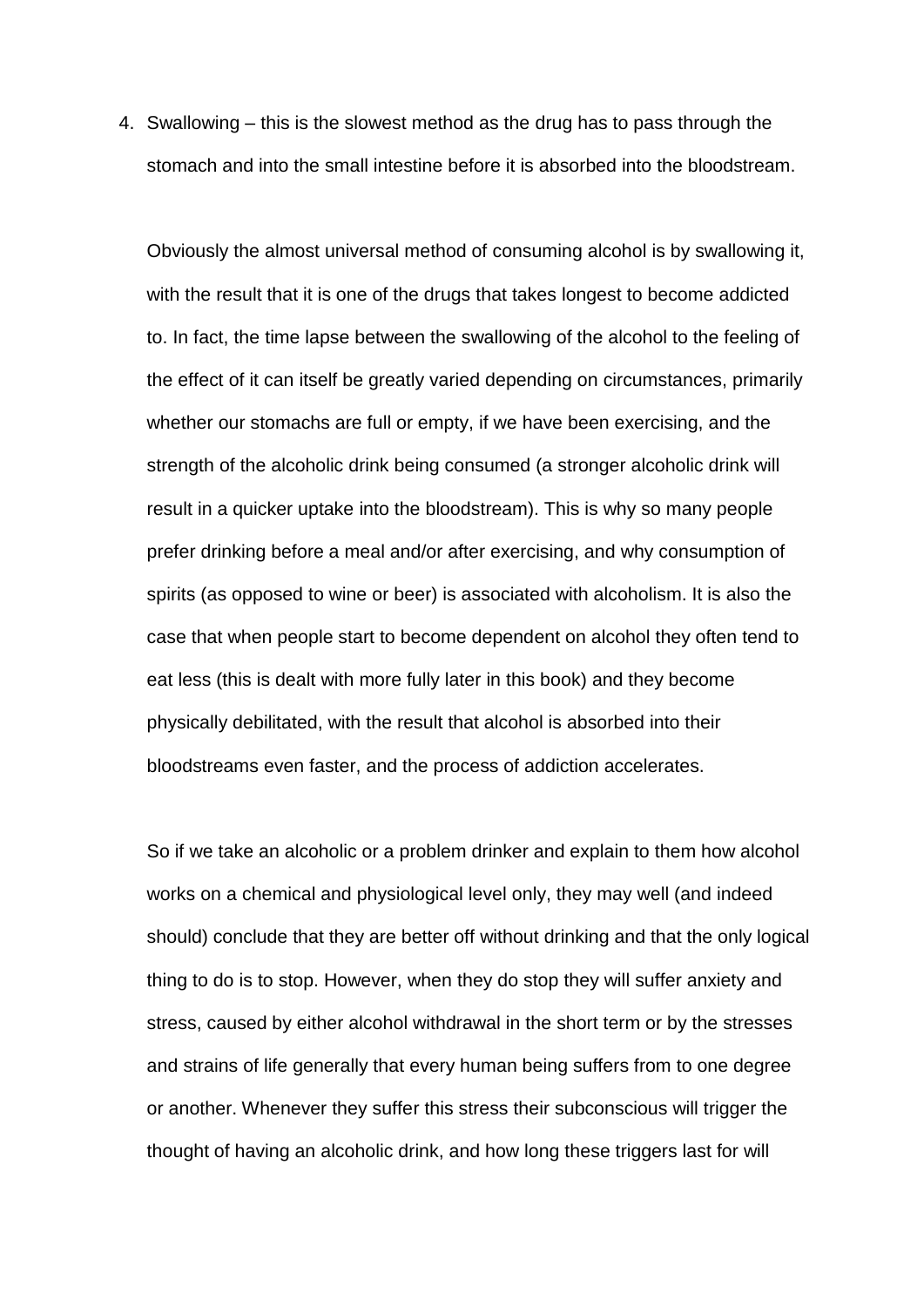directly depend on how long the individual has been drinking for. The longer the drinking, the more deeply ingrained the subconscious triggers are.

These subconscious triggers explain why some people find they are regularly thinking about alcohol, but ultimately they just trigger the thought of a drink. The thought is no stronger than 'how about having a drink?' It doesn't explain why some people are prepared to give up everything most dear to them (including their very lives) to keep drinking. The reason is that these subconscious triggers in themselves trigger another psychological process known as craving which, when combined with the subconscious triggers, really explains why it is so difficult for some people to stop or control their drinking.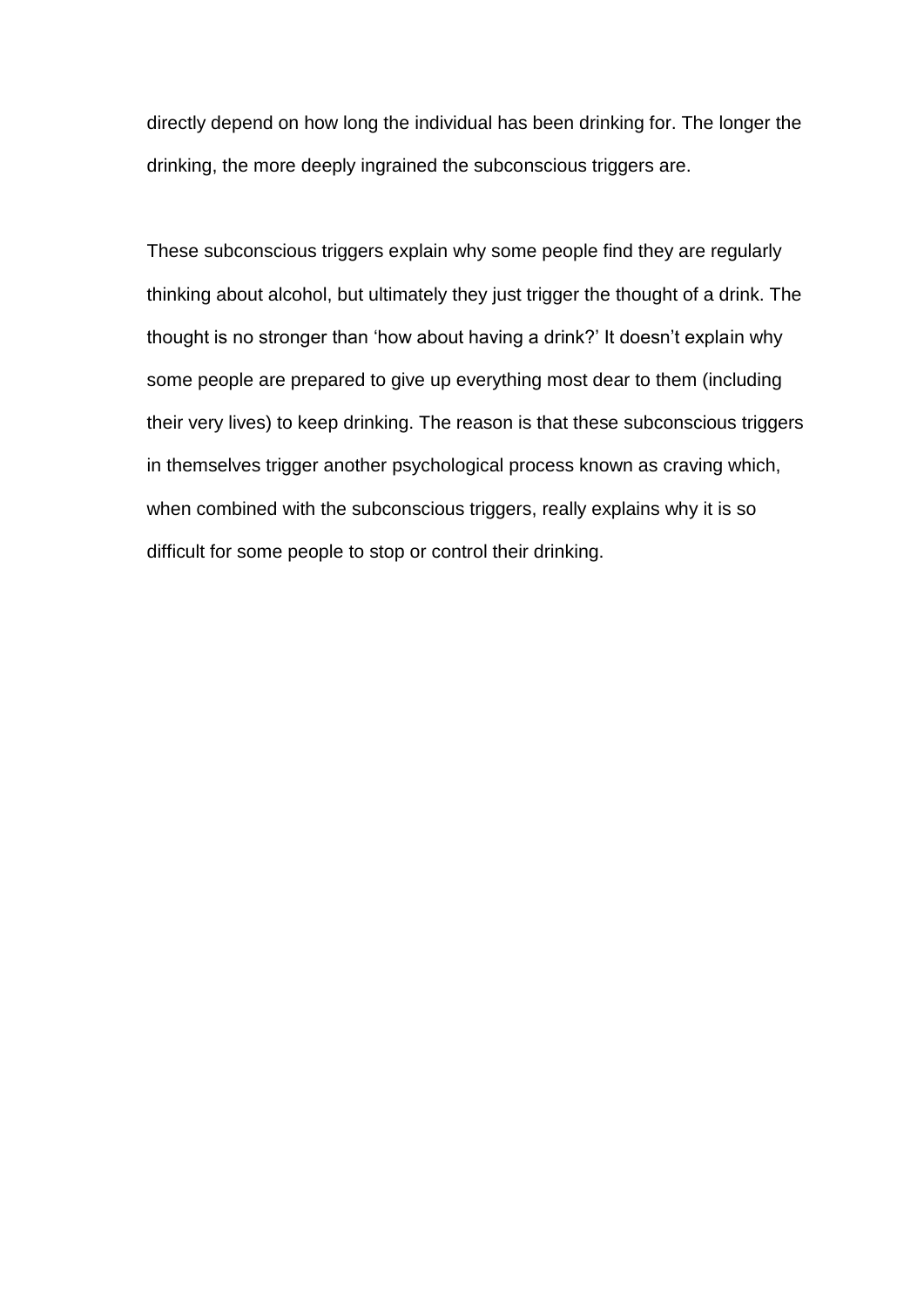#### <span id="page-26-0"></span>**4. Craving**

A craving is an extraordinarily powerful force, and indeed many definitions of alcoholism include the craving for alcohol. A craving is an overwhelming desire for something, and someone who craves alcohol on a regular basis clearly has serious problems. Let's look a bit closer at the psychological process of craving so we can understand it fully before applying it to alcohol.

Let's start by taking an example of something entirely benign. Let's say we crave an apple. Let's look at the psychological factors at play. Right. We want an apple. We can't have one. Either there are none available or (for some reason) we have decided that we would be better off not having one and have resolved not to have one. We can then do one of two things. We can abandon the idea or we can continue to want one. We aren't likely to abandon the idea because we have already decided we want one. It may be that part of us thinks we would be better off without it, but part of our mind must want it or the idea wouldn't have entered into our head in the first place.

So we are now in the position of wanting something we can't have; however, our mind doesn't give up on the idea and we continue to think about having that apple. We dwell on it, we think about it, we fantasise about it, we can't concentrate on anything else, we are miserable because we want something that we cannot have. If we are at work we can't concentrate on our job because we are too busy obsessing about having an apple. If we are at a social function or at home supposedly relaxing for the evening we find we can't enjoy the social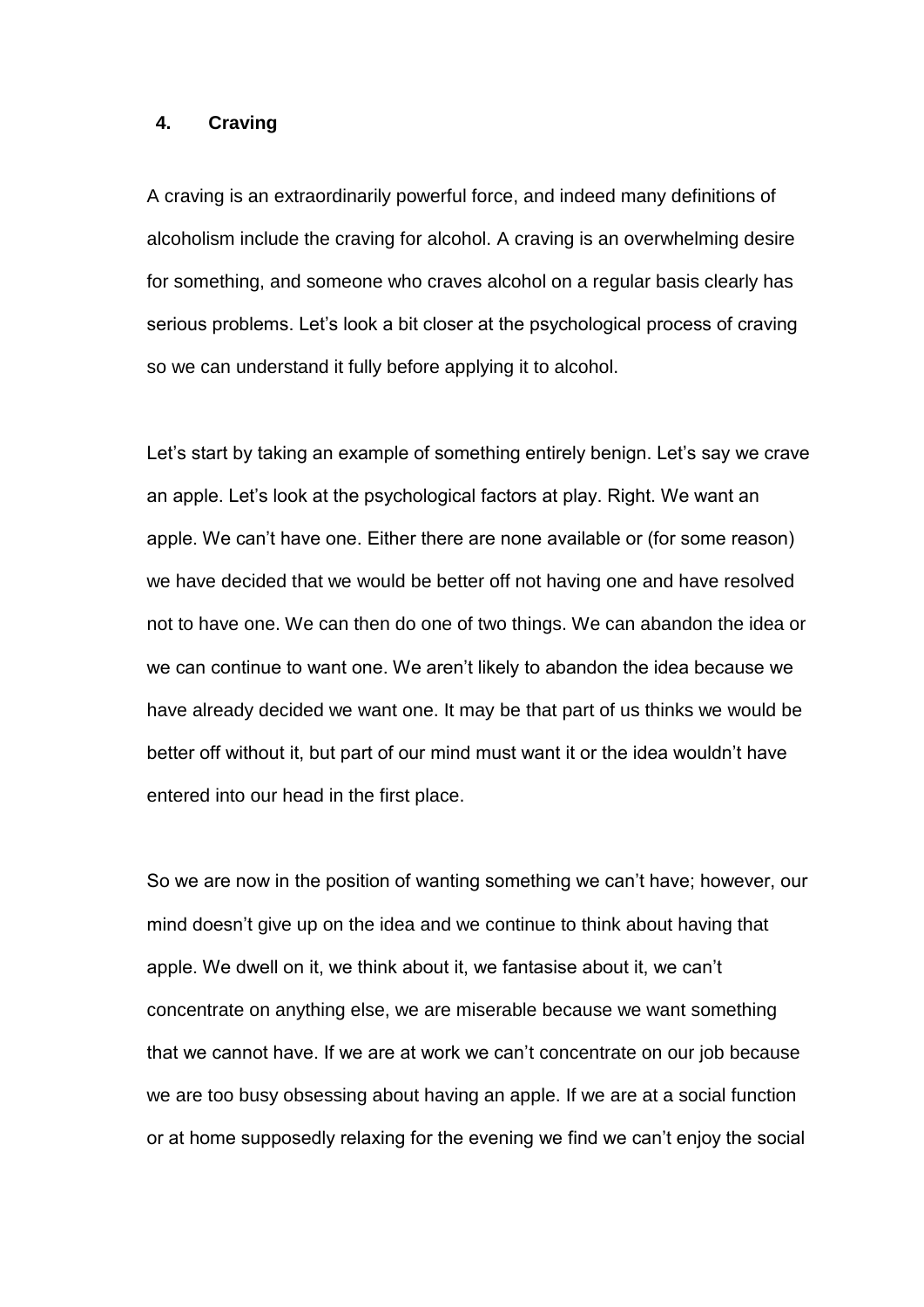function, nor can we relax, because we are too busy obsessing about the apple that we cannot have.

Ultimately, again, we have only two choices: we either give in and have the apple, or we don't. If we give in and have the apple then we have removed the distressing mental conundrum; we can then get on with our work, enjoy the social function, or actually start relaxing at home. That apple has actually been the difference between happiness and misery, the difference between living our lives and having to put them on hold while we are miserable wanting something we can't have. On the other hand, if we don't have the apple then the evening or day is a write-off and for the rest of our lives we will remember how unhappy we were without that apple. So when we next come to crave, the craving will be all the more powerful as we will know from personal experience that we are incapable of enjoying ourselves or functioning without the apple. This process is what I will refer to from here on as 'the spiral of craving'.

Now the craving for an apple is a relatively silly example, but if we were to substitute a chocolate bar or a burger, or any of our favourite foods, it would be a bit more understandable. This would particularly be the case if we were very hungry and were craving our favourite food. The position would be even more pronounced and understandable if there were ample of this food lying around and everyone else was happily tucking into it. In that situation we could not possibly be happy, even if it were a social function at which we were supposed to be enjoying ourselves.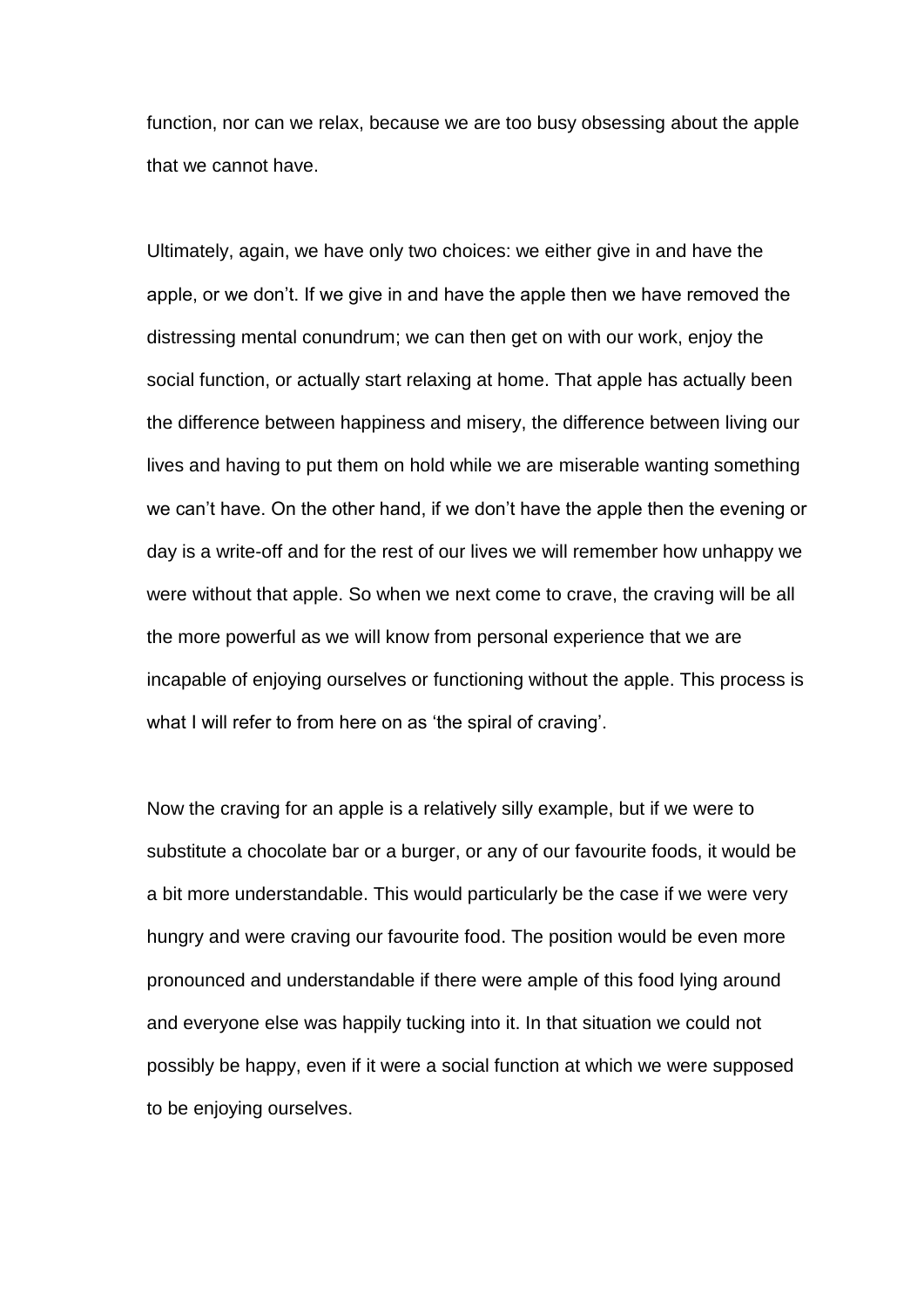This is essentially the situation faced by the drinker who has stopped drinking. They want something that they cannot have and, moreover, something that they see everyone else enjoying. If they have stopped drinking for some considerable time there is no physical aspect at all, it is entirely mental and is triggered firstly by the subconscious triggers, which set off a desire for something they cannot have, which leads on to the spiral of craving. This can last forever. Every time you want something you can't have you will be miserable, particularly if you see other people enjoying what you can't have. This is why so many people believe that alcoholics have a different genetic make-up from other people. Even after the physical aspect must have ended, the person can find they still can't function fully without a drink. However, it is purely a placebo at this point and is caused by them thinking that they would be happier with a drink, so the spiral of craving starts and they are miserable until they have one.

This is why craving is so powerful. When the thought enters our mind and we start to obsess about it, we won't know a moment's peace until we have it. At this stage, the thing we are obsessing about then starts to take on a life of its own.

Let's consider this at it applies to alcohol. Let's say we are feeling anxious or depressed (be it because of alcohol withdrawal or any other reason). Our subconscious will trigger an urge for a drink. If, at this point, we simply take the drink, we have simply relieved a (possibly minor) feeling of anxiety or depression, this will register on our subconscious and this is about the sum total of the effect. However, if we have decided we ought not have a drink for any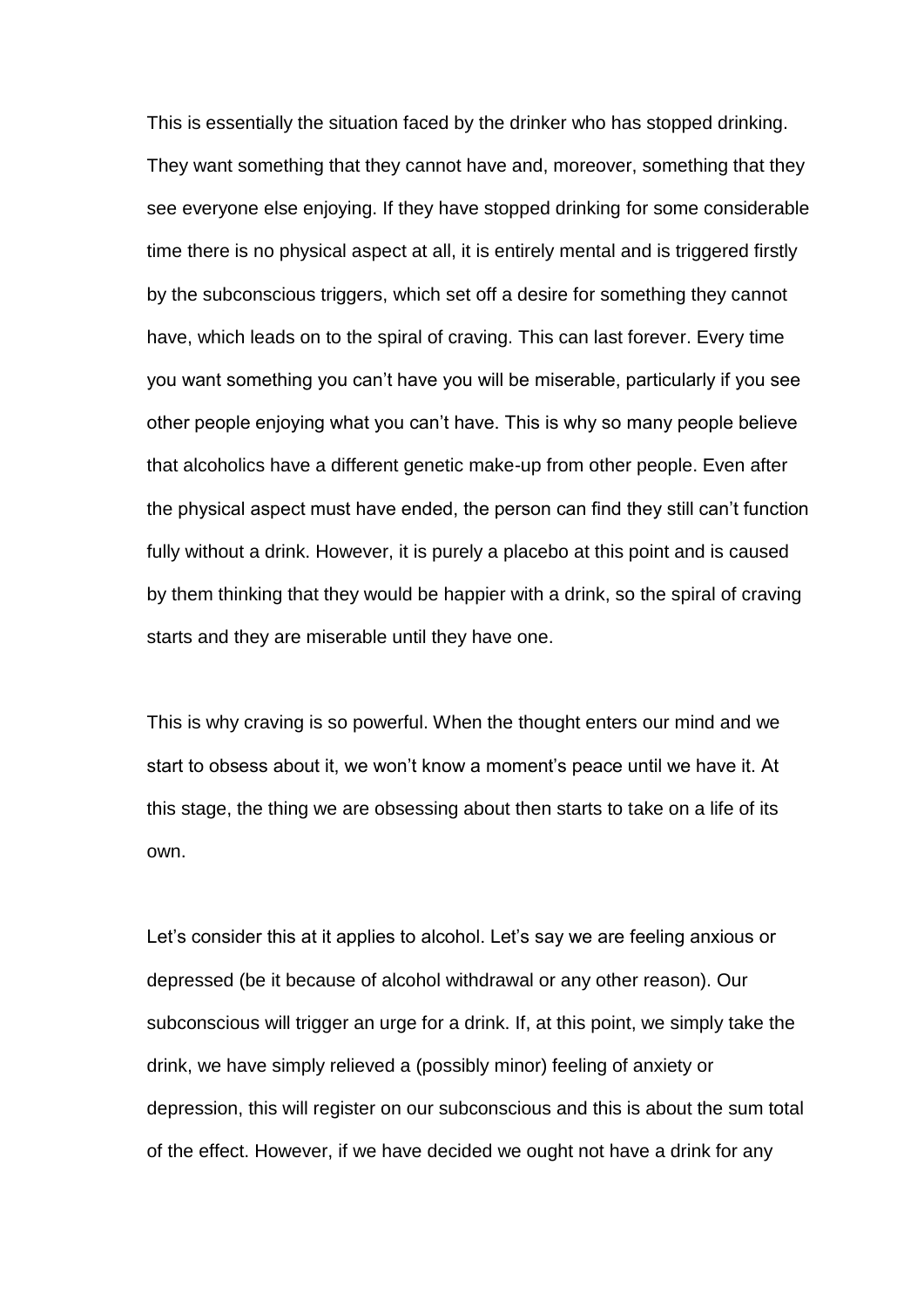reason, and we do not take one such that the spiral of craving starts, when we do eventually take the drink we are not only relieving the feeling of anxiety or depression, we are also relieving the mental torture, confusion, and misery of the spiral of craving. This will be registered on our subconscious and conscious mind as well, but crucially from this point on the lesson is not just that a drink will relieve a minor feeling of anxiety, but that having an alcoholic drink is the most important thing on God's earth, and without it we simply cannot function or ever be happy ever again.

This is actually a part of the process of becoming addicted to alcohol. When we try to stop drinking, the spiral of craving starts and the drink relieves this, along with any minor feelings of anxiety. Many people believe that the drinker who tries to stop and cannot is already fully addicted to alcohol; the attempt and subsequent failure to stop is simply evidence of this. In fact, the process of attempting to stop actually takes the already existing addiction to a new level. It is when we try to stop that the spiral of craving starts, and from then on the lesson being absorbed by the subconscious is not that alcohol provides a neat remedy to anxiety and depression, but that if we want a drink and cannot have one we literally cannot function as a human being.

There are two points to note at this stage. Firstly, that the spiral of craving is the backbone of any addiction. The subconscious triggers themselves are brief; they are literally just knee-jerk reactions to a given situation. They trigger the thought of an alcoholic drink, no more than that. However, these subconscious triggers often start us thinking very consciously about having a drink, and our thought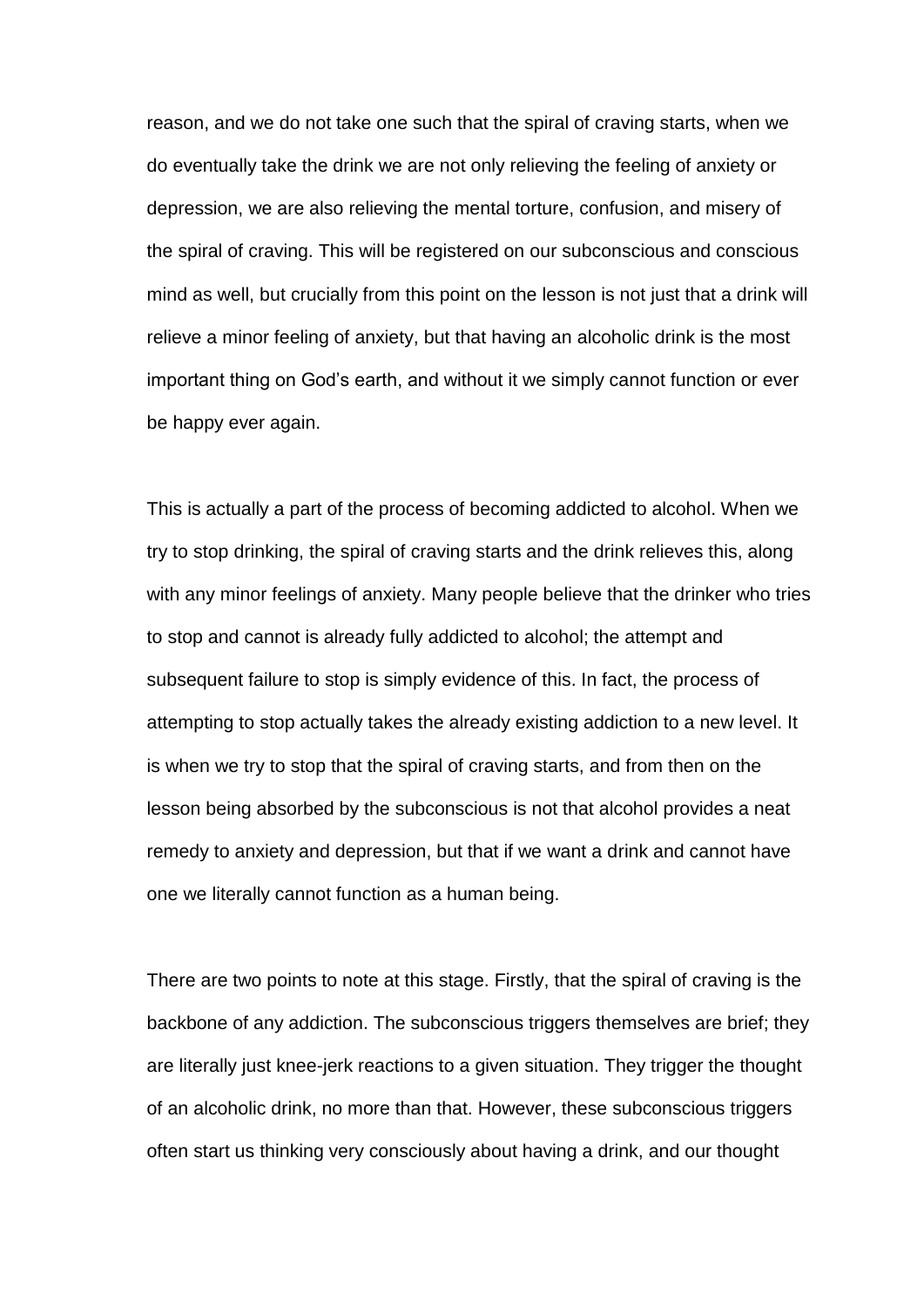process is usually about how nice it would be to have a drink, of taking that icecold beer out of the fridge, or pouring that glass of wine or that measure of our favourite spirit. Soon we find ourselves fantasising about having a drink, and the craving is in full sway. It is the craving that creates the mental agony we encounter when trying to give anything up. The bad news is that it is an extremely powerful force and that this is why addicts find it so hard to give up the objects of their addiction. However, the very good news is that craving takes place entirely in the conscious mind, and therefore we face a conscious decision whether to crave or not. How to overcome the spiral of craving is dealt with in more detail later in this book.

The other, very important point to note is that when alcohol starts to become a problem and the drinker tries to stop and fails, the failure is due to their wanting to avoid the spiral of craving. They are not, at this stage, drinking for the supposed benefits of drinking, but rather they are drinking to avoid the misery of the craving. It is entirely negative. Without alcohol they cannot function or be happy because of the craving; with alcohol they avoid the craving, but this means they are no better off than had they never had a drink. In fact, they are far worse off because, as we all know, with alcohol they face all the problems associated with drinking: the hangovers, the relationship problems, the loss of health, self-respect, etc. So in fact they are utterly miserable without the drink thanks to the craving, and only slightly less miserable with it. It is a lose/lose situation for them.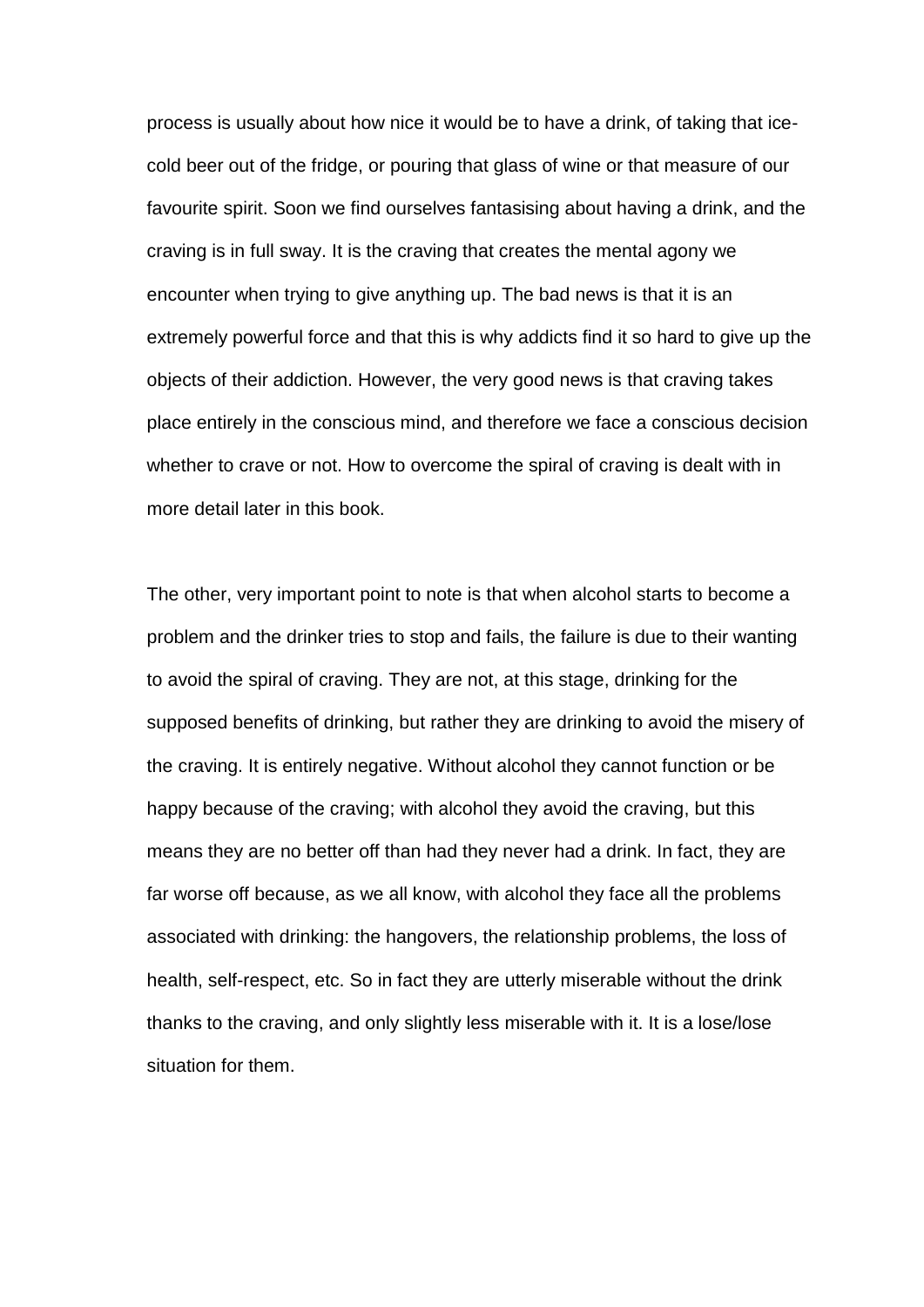However, even when we understand and appreciate the effects of the physical withdrawal, the subconscious triggers, and the spiral of craving, we still don't have a full explanation. If this was all there was to it then alcohol wouldn't be a problem, even for the chronic alcoholic. They would have a drink and, when it started to wear off, they would simply need to top it up with another. They would never be entirely sober, but equally they would have no reason to become utterly intoxicated. So let's now move on to the next piece of the jigsaw puzzle: the relaxing effects of alcohol.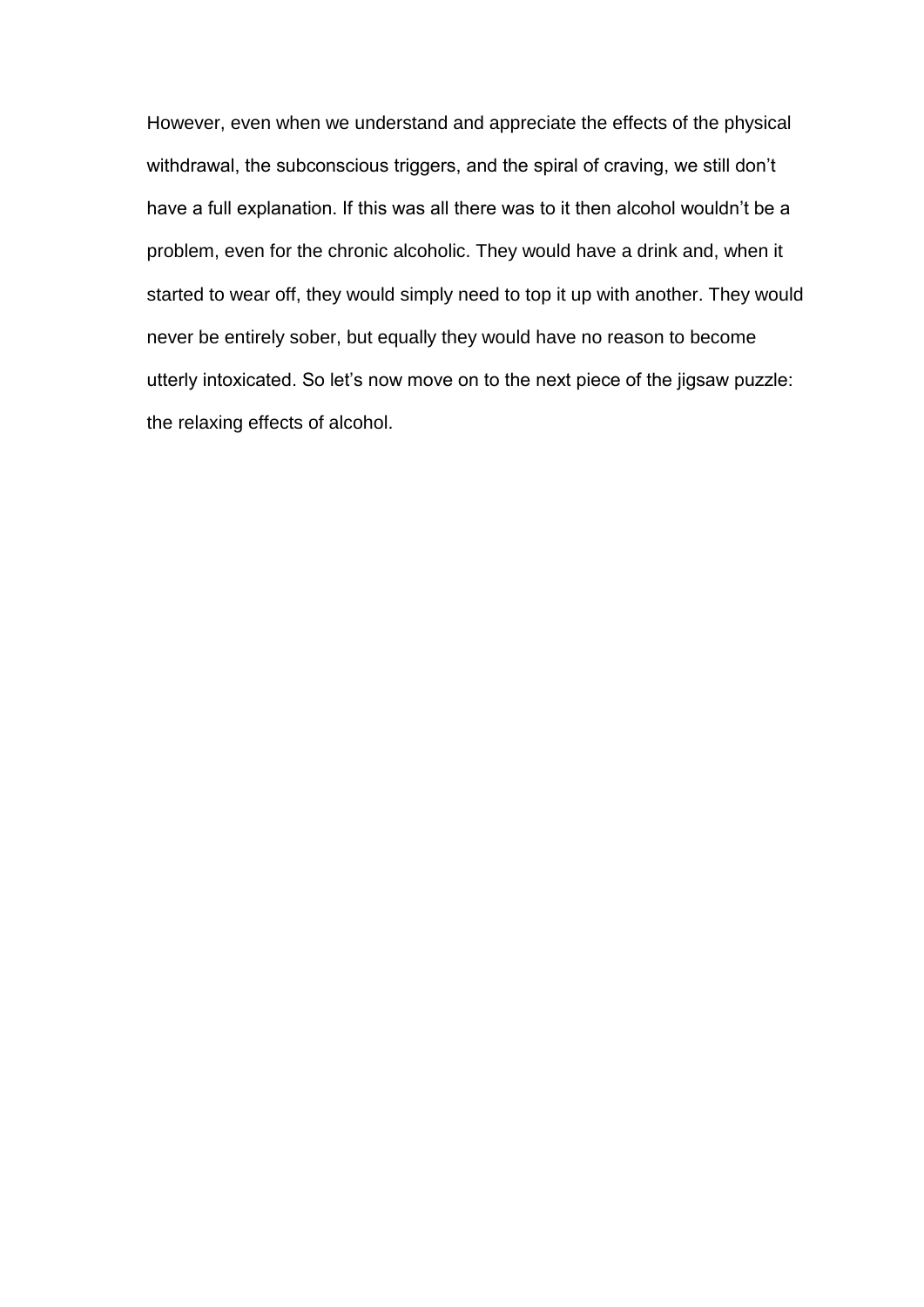### <span id="page-32-0"></span>**5. The Relaxing Effects of Alcohol**

If you ask anyone (be they a drinker or a teetotaller) why a person takes a drink, the most common answer is that a person drinks for the relaxing, comforting effect. Alcohol is a depressant and an anaesthetic; it anaesthetises certain feelings (such as tiredness, stress, pain, and discomfort) and the effect of this is that we tend to feel more mentally relaxed after a drink. Of course, the depressant/anaesthetising effects don't just work on our mind, causing us to feel relaxed; they also affect the rest of our body, leaving us slightly uncoordinated and slow. This is the effect of one or two drinks; if we increase our intake then we increase the effects on both sides, and this can lead to full-blown intoxication.

It has always been assumed that the relaxing mental effect and the physical impairment or intoxication go hand in hand, that they are part and parcel of the same process. However, this is not the case. The physical intoxication and the mental relaxation run their course at different speeds.

To give an example of this, where many people encounter problems with drink driving laws is that after a night of heavy drinking they can be over the limit when driving the following morning. It takes the average human one hour to process one unit of alcohol (a unit being approximately half a pint of beer or a single measure of spirits), so you can quite easily see how you could be over the limit for driving the following day, particularly if you have drunk a lot the night before and if you live in a country with a zero tolerance rule (i.e. where you are allowed no alcohol in your system at all while driving).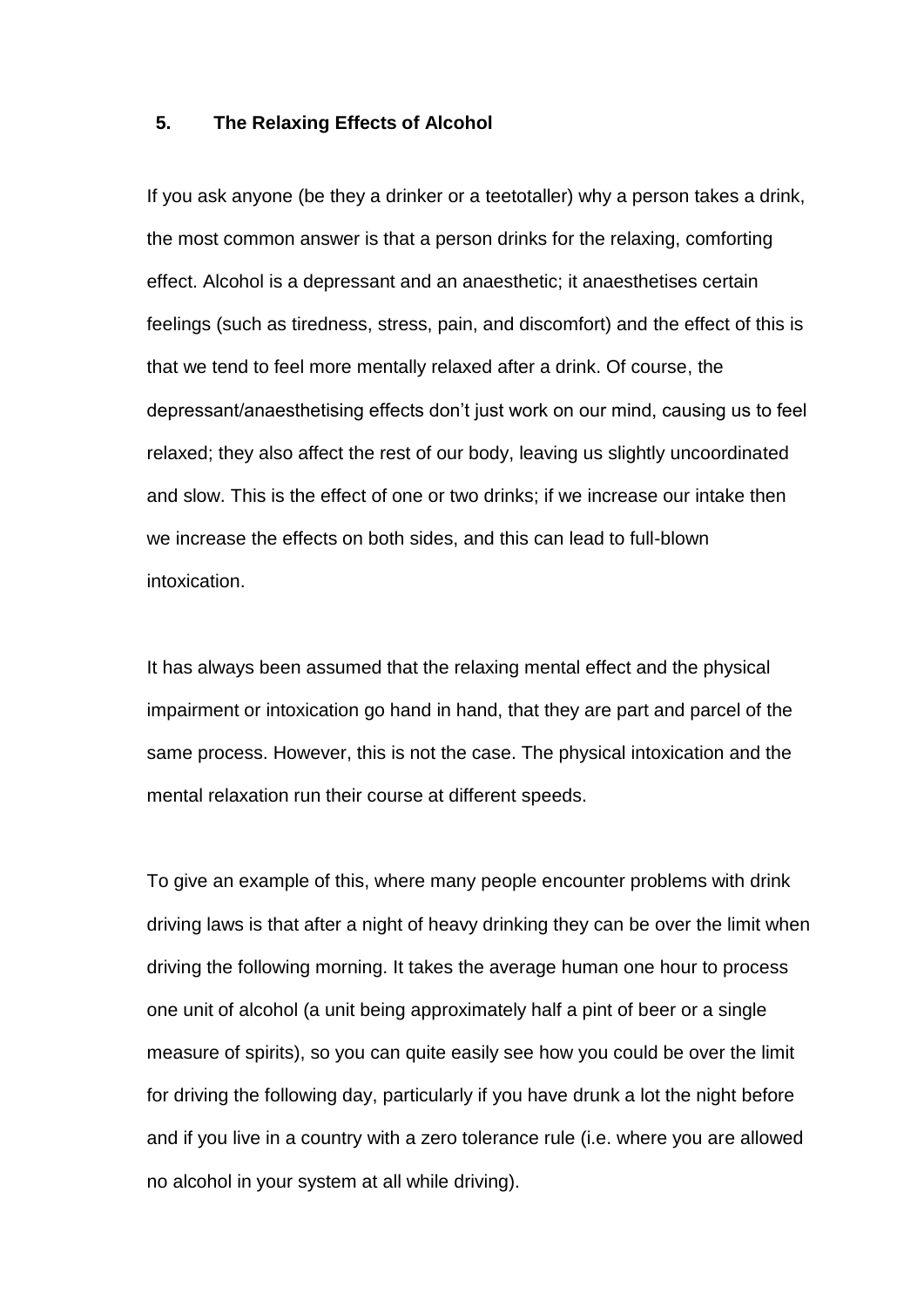But, and this is a really key point, most people caught drink driving the following day do not feel drunk. They genuinely think that they are sober. In fact, it is only those who have not been drinking for very long, or those who usually drink modest amounts and then have a big binge, who still feel actually drunk the morning after. This is because their bodies have not yet learnt to efficiently counter the amount of alcohol that has been imbibed. Most people who still have alcohol in their system the morning after drinking will be physically intoxicated but will not have any corresponding feeling of alcohol-induced mental relaxation.

To go into further detail, most people, when they wake up the following morning still under the influence of the previous night's drinking, won't feel like they do when they have just had a drink one evening. If you wake up after a night's drinking with two beers' worth of alcohol in your bloodstream, you will not feel like you would if you had two pints of beer after work one day. In the latter situation you will feel the relaxing effects of the drink. You may not be drunk but you will know you've had a drink. However, when you have that amount in your system from the night before (or even a considerably larger amount), you will feel stone cold sober in that there is no feeling of relaxation. However, although you may feel mentally sober, you are not physically sober. Your reactions are as slowed as they would be if you had the drinks at the end of the day. So you can feel mentally sober but be physically intoxicated.

This is a very obvious example of how physical intoxication and a feeling of mental relaxation run their course at different speeds, with the intoxicating effect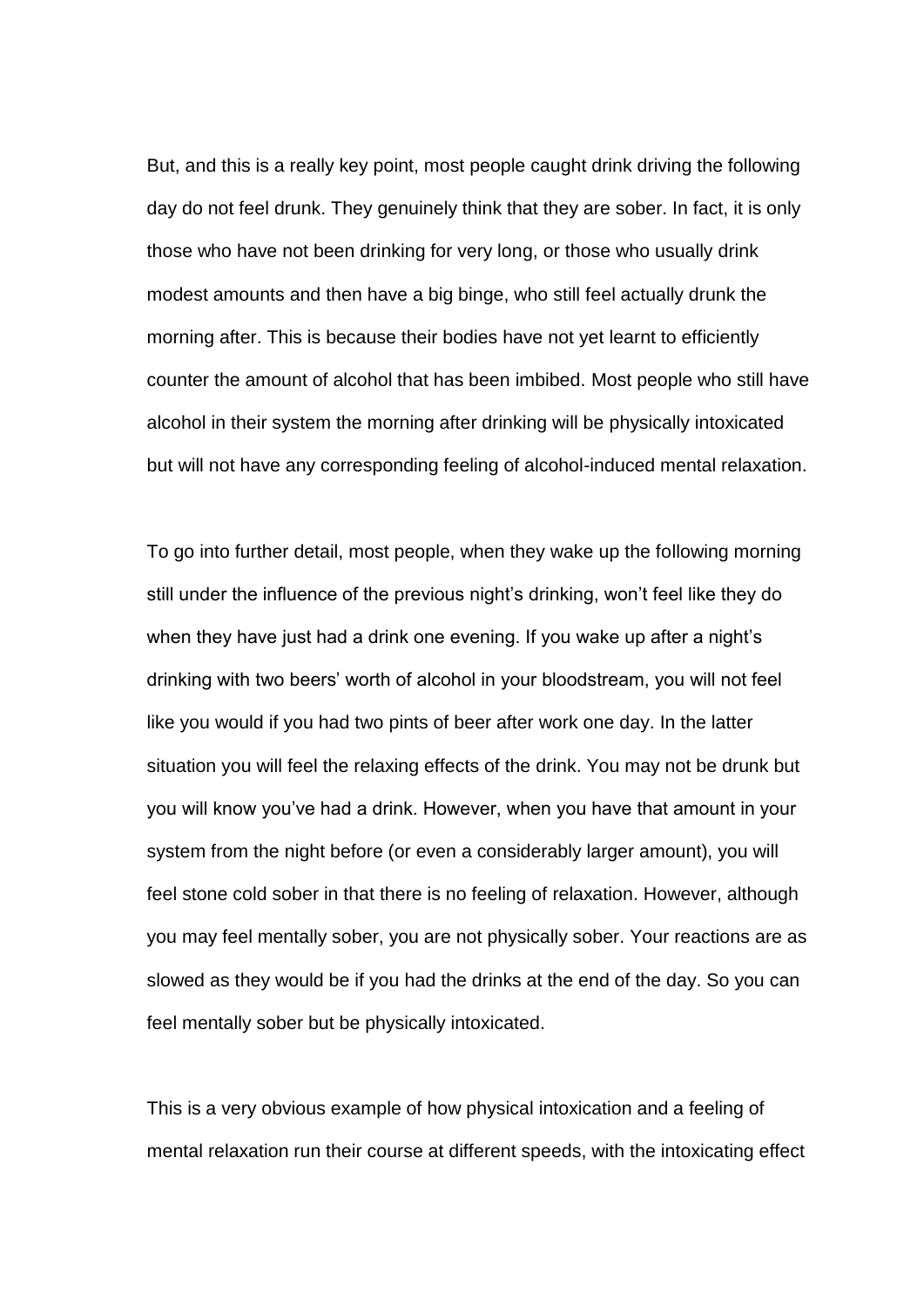outlasting the relaxing effect. It is obvious because it is exaggerated by several hours' abstention from alcohol in the form of a night's sleep. However, the same effect occurs with every drink we consume and the process occurs in the same way during the course of a night's drinking, only on a less obvious scale.

So, if we are drinking for the relaxing mental effect, we have to keep the drinks coming faster than the wearing off of the physical intoxication. To put it another way, if we decide that we like the relaxing effect two drinks have on us, then when this relaxing effect wears off we will need to take two further drinks to replenish the effect. However, the physical intoxication won't have worn off, so we'll be two drinks mentally relaxed but four drinks physically intoxicated. Then when the relaxing mental effect of those two drinks wears off, and we take two more, we'll be two drinks mentally relaxed but now six drinks physically intoxicated. It may be that by this time your body will have processed the physical intoxication effect of a single drink, but even so you will still be two drinks relaxed but five drinks intoxicated.

This is how we can wake up the morning after a heavy night and still be physically intoxicated even though the relaxing effects of the drink are long gone. This is also why virtually every drinker that has ever lived has had at least one occasion where they have inadvertently consumed too much alcohol. In fact, not only has virtually every single drinker consumed too much alcohol on occasion, but the vast majority have done so on several occasions and continue to do so throughout their drinking lives. Drinkers have to exercise caution about drinking too much. Do they have the same problems with coffee, tea, water, or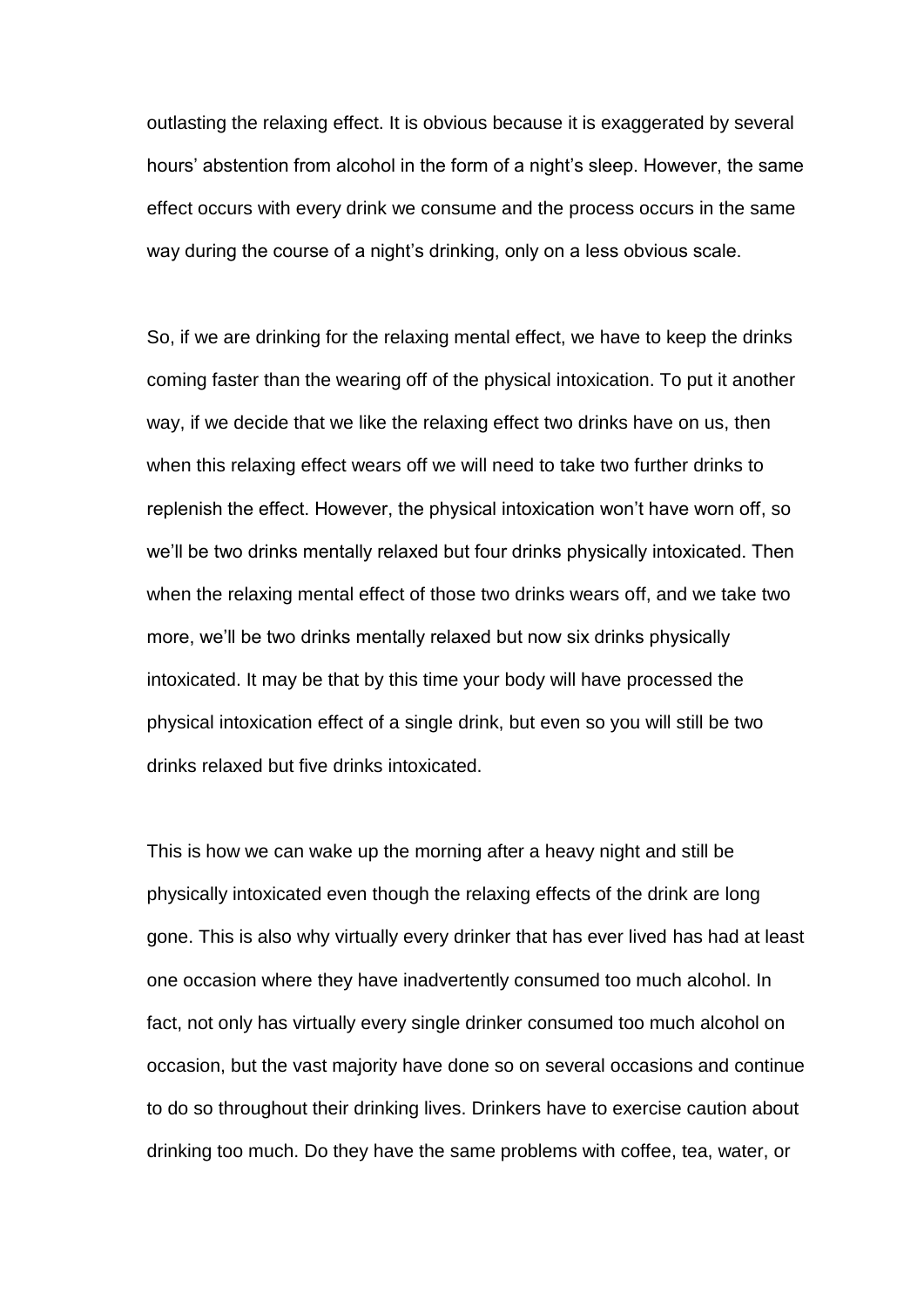soft drinks? If a husband or wife is going out one evening for a drink it is commonplace for their partner to issue a warning about drinking too much, but if the person was going out for a coffee do they ever get told 'Please make sure you don't have too many, you know you get very shaky and can't sleep when you have too much caffeine'?

Now is a good time to stop and summarise where we are. Essentially, alcohol provides us with a feeling of relaxation. However, the brain and nervous system reacts to this by releasing stimulants and becoming more sensitive, with the result that when the alcohol wears off we are more anxious and unrelaxed than we were before we took the drink. So we are inclined to take another drink, and the relaxing effect of every drink we take registers on the subconscious, but the corresponding feeling of anxiety does not register on the subconscious as being the result of the alcohol as it is too far apart in time for the subconscious to link the one with the other. So over time the subconscious mind comes to believe that alcohol will relieve anxiety, so that whenever we suffer anxiety or stress in our lives we encounter a subconscious trigger to take a drink. This in turn can set off the spiral of craving, which means we simply cannot function or enjoy ourselves without a drink. All the while and throughout this entire process, as the body and brain become increasingly proficient at countering the alcohol, the mental relaxation is increasingly outstripped by the physical intoxication, meaning we are increasingly inclined to lose control when we are drinking and end up totally intoxicated.